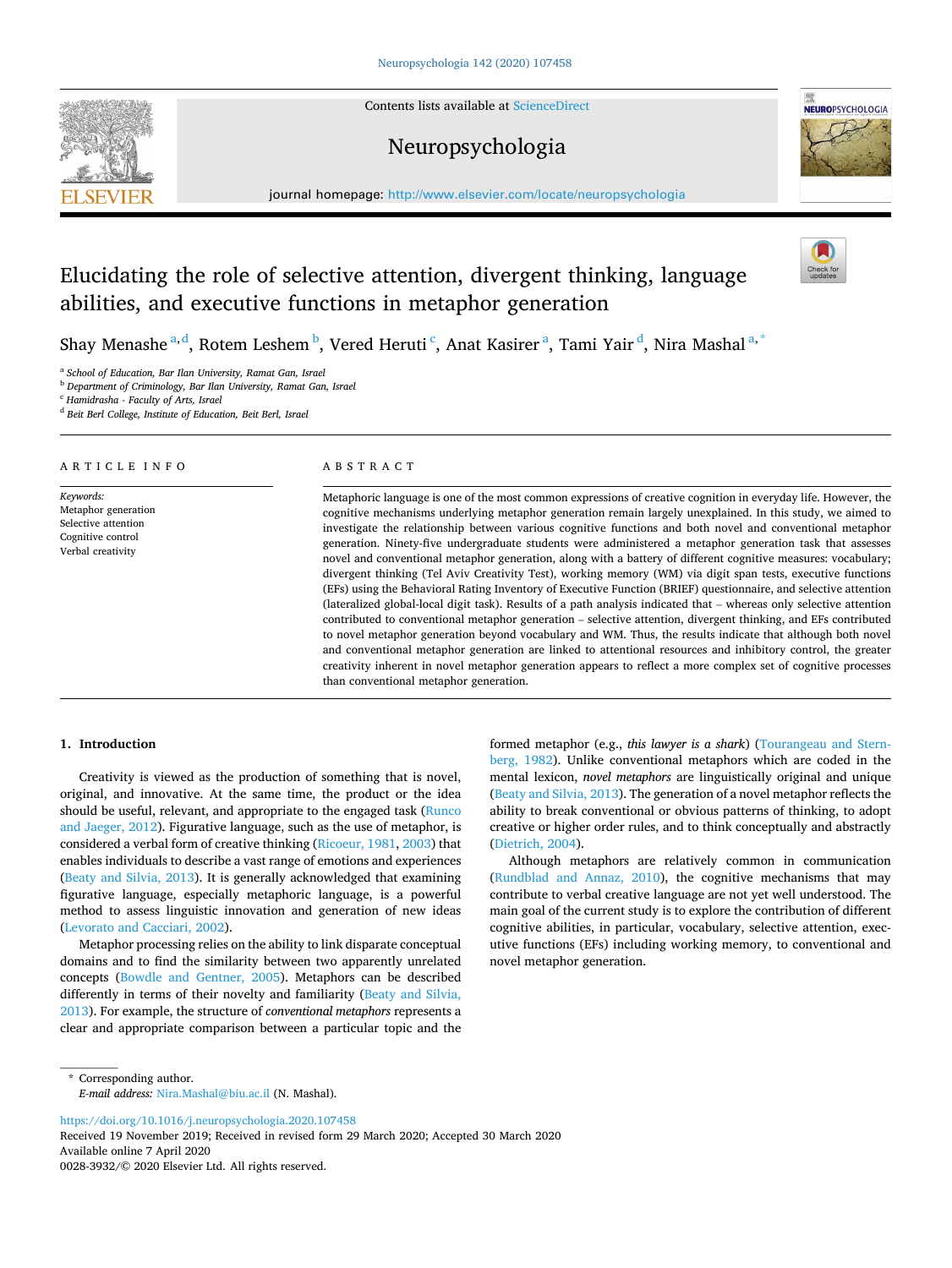# *1.1. Cognitive mechanisms underlying creative thinking and metaphor generation*

Researchers seek to explore the cognitive processes that contribute to verbal creativity [\(Benedek and Fink, 2019;](#page-9-0) [Hong and Milgram, 2010](#page-10-0); [Milgram and Milgram, 1976a;](#page-10-0) [Runco and Jaeger, 2012](#page-10-0)). Previous studies found that metaphor generation relies on different cognitive and executive processes, such as working memory [\(Chiappe and Chiappe,](#page-9-0)  [2007\)](#page-9-0), vocabulary [\(Benedek, Beaty, et al., 2014](#page-9-0)), inhibition of irrelevant information ([Beaty and Silvia, 2012](#page-9-0); [Kasirer and Mashal, 2016](#page-10-0)), non-verbal intelligence [\(Beaty and Silvia, 2013\)](#page-9-0), and divergent thinking ([Kasirer and Mashal, 2016](#page-10-0)). Indeed, in a recent study, [Kasirer and](#page-10-0)  [Mashal \(2018\)](#page-10-0) found that divergent thinking contributed to the prediction of novel metaphor generation, but not to conventional metaphor generation. Divergent thinking is defined as the ability to generate various responses to an open-ended problem ([Guilford, 1959\)](#page-10-0). Tests of divergent thinking, being used to assess creative potential and having demonstrated adequate psychometric properties in various populations and age groups, are typically open-ended and responses are usually evaluated in terms of their fluency (the raw number of responses given) and their originality (the uniqueness or statistical infrequency of the responses). [Beaty and Silvia \(2013\),](#page-9-0) however, found that generation of creative (i.e., novel) metaphors was related to fluid intelligence and executive functions, while generation of conventional metaphors was linked to vocabulary knowledge. Thus, the existing literature illustrates possible differences in the underlying abilities required by the generation of conventional and novel metaphors, suggesting that each relies on disparate cognitive and language processes. In sum, given the current evidence that various cognitive processes contribute to metaphor generation, there is a need for comprehensive study of the differential processes contributing to novel and conventional metaphor generation.

Another area needing clarification is how metaphors are processed within the brain itself. Whereas psycholinguists (e.g., [Kintsch, 2000](#page-10-0); [Lakoff and Johnson, 1980](#page-10-0)) and neuroscientists (e.g., [Bambini et al.,](#page-9-0)  [2011;](#page-9-0) [Eviatar and Just, 2006;](#page-10-0) [Mashal et al., 2007](#page-10-0); [Shibata et al., 2007\)](#page-10-0) have thoroughly investigated the cognitive processes and neural correlates of metaphor *comprehension*, very little is known about metaphor *generation*. Recent evidence obtained from a neuroimaging study ([Ben](#page-9-0)[edek, Jauk, et al., 2014](#page-9-0)) found that metaphor generation was associated with increased activation in predominantly left-hemispheric brain regions, including the left angular gyrus (AG), the left dorsomedial prefrontal cortex (DMPFC), and the posterior cingulate cortex (PCC), regions that are involved in both comprehension and generation of metaphors. These brain areas activate shared semantic information between remotely associated concepts required for metaphor comprehension and generation. Thus, it seems that metaphor comprehension and generation share the same left hemisphere brain regions but they differ in their underlying cognitive mechanisms.

# *1.2. Cognitive and neural substrates of attentional executive processes*

The concept of attention is traditionally closely linked to resource theory ([Kahneman, 1973\)](#page-10-0) whose central premise is that an organism possesses limited processing capacity and therefore has to select from the multitude of available sensory inputs ([Scalf et al., 2013\)](#page-10-0). Attended information is selected and further processed, while unattended input is filtered out. The term selective attention thus refers to the ability to initiate and maintain focus on a limited part of available information ([Kenemans et al., 2005](#page-10-0)). This cognitive function is necessary to focus processing on relevant information and to filter out distracting, or irrelevant, information ([Gehring and Knight, 2002\)](#page-10-0).

Selective attention is divided into two different processes: the first is sustained attention (or vigilance), which refers to the ability to maintain a consistent behavioral response during continuous and repetitive activity ([Leshem, 2016;](#page-10-0) [Pardo et al., 1991\)](#page-10-0). The second is attention switching, which involves processes that change the mapping between

stimulus attributes and response attributes. Specifically, attention switching shifts the state of the information processing system from one mode of processing to another [\(Gehring and Knight, 2002\)](#page-10-0). Both sustained and switching mechanisms of selective attention require major top-down executive control, namely inhibitory control ([Miller and](#page-10-0)  [Cohen, 2001\)](#page-10-0), which refers to the suppression of ongoing actions or prepotent reactions ([Barkley, 1999](#page-9-0); [Kenemans et al., 2005; Nigg, 2001](#page-10-0)).

From a neuropsychological viewpoint, different forms of selective attentional processes are products of the reciprocal interactions between diversified brain networks that recruit prefrontal, parietal, and dorsal anterior cingulate cortices in both hemispheres ([Corbetta and Shulman,](#page-9-0)  [2002; Engle, 2002](#page-9-0); [Greene et al., 2008; Posner et al., 2006](#page-10-0)). Specifically, there are three major functions that have been prominent in cognitive accounts of attention: alerting which is involved in acquiring and maintaining the alert state and includes thalamic and cortical sites (posterior and frontal areas); orienting to sensory stimuli centered on parietal sites; and executive control involved in the resolution of conflict between neural systems and regulating thoughts and feelings that includes the anterior cingulate and prefrontal area ([Posner and Petersen,](#page-10-0)  [1990;](#page-10-0) [Posner et al., 2006](#page-10-0)). These cortical structures, especially the prefrontal cortical area, play important role in other higher-order cognitive functions, including spatial and conceptual reasoning, working memory, language skills, and creative thinking [\(De Souza et al.,](#page-9-0)  [2014;](#page-9-0) [Fellows, 2004](#page-10-0); [Zelazo and Müller, 2002\)](#page-10-0).

In considering neural asymmetry in attentional executive processes, [Corbetta and Shulman \(2002\)](#page-9-0) proposed a model of two anatomically and functionally distinct attention systems in the human brain: a bilateral dorsal frontoparietal system that involves top-down guided voluntary allocation of attention to locations or features, and a ventral frontoparietal system that is largely lateralized to the right and involves detecting unattended (or unexpected) stimuli and triggering shifts of attention. [Vossel, Geng, and Fink \(2014\)](#page-10-0) indicated there is a lack of clarity about whether  $-$  and to what extent  $-$  functional asymmetries exist between the dorsal and ventral systems, although there is evidence of right hemisphere (RH) asymmetry in the ventral system. Also, physiological and imaging correlates of attention show that sustained attention (vigilance) tasks yield prefrontal and parietal activation, preferentially in the RH [\(Posner and Petersen, 1990\)](#page-10-0). Orienting of visuospatial attention selectively engages right parietal cortex [\(Corbetta](#page-9-0)  [et al., 2000\)](#page-9-0). Attentional executive control (e.g., conflict resolution, inhibition) selectively engage the anterior cingulate cortex and left prefrontal cortex [\(Fan et al., 2003\)](#page-10-0).

## *1.2.1. Attention and metaphor generation*

The link between attention and creativity is still not well understood, and it has been suggested that distinct forms of attention are associated with different aspects of creativity. For instance, [Zabelina et al. \(2016\)](#page-10-0)  proposed that divergent thinking is associated with selective attention, whereas "real-world" creative achievements are linked to "leaky attention" (attention that allows "irrelevant" information to be noticed). A study by [Vartanian et al. \(2007\)](#page-10-0) found that a relationship between creative potential and reaction time is a function of different attentional capacities. Electrophysiology evidence also suggests that divergent thinking is associated with increased ability to filter out irrelevant sensory information, as assessed by the P50 evoked response potential (ERP) [\(Zabelina et al., 2015](#page-10-0)).

Electrophysiology and brain lateralization studies would certainly shed light on the link between attention and creativity; however, data is remarkably scarce, especially regarding verbal creativity (e.g., novel metaphor generation). [Razumnikova and Volf \(2015\)](#page-10-0), who used a lateralized global and local task to study creativity, found that figurative creativity (imaging and drawing pictures) was associated with global selective attention within the RH. However, a study of insight-related problem solving resulted in a different finding; employing an event-related potential methodology, [Qiu et al. \(2008\)](#page-10-0) instructed participants to find an innovative solution to a problem and found that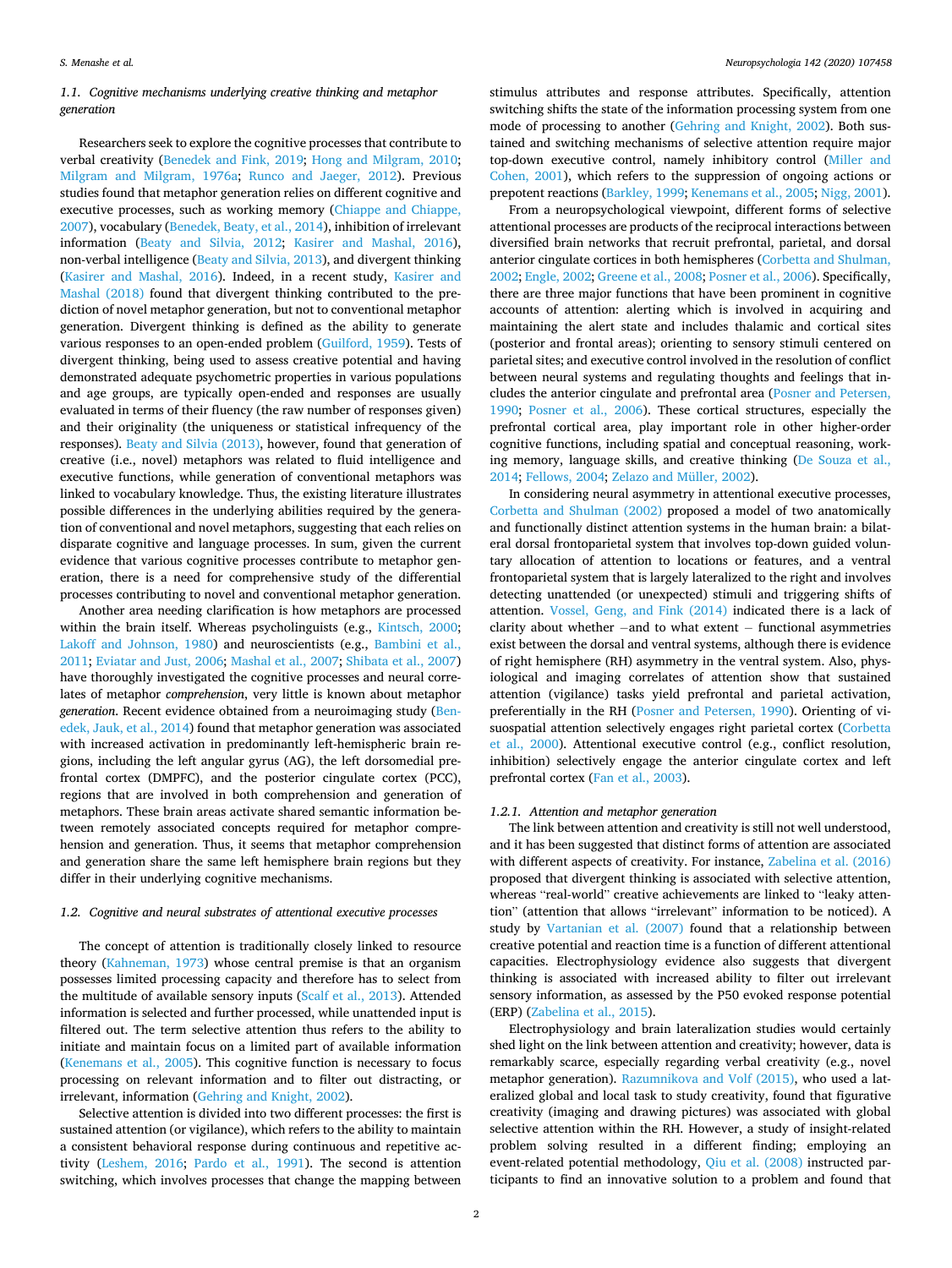successful solutions elicited enhanced N2 over left hemisphere (LH) frontal areas. Indeed, [Qiu et al. \(2008\)](#page-10-0) finding is in line with the suggestion that the N2 amplitude is involved in breaking mental sets and forming new associations ([Qiu et al., 2008](#page-10-0)). While the limited available evidence suggests that creative thinking involves attentional mechanisms in both hemispheres, given the inconsistent findings and different methods applied by the existing studies, more focused exploration is required to understand the contribution of lateralized attentional processes to creativity.

#### *1.3. Metaphor generation and working memory*

Verbal creativity, in the form of metaphor processing (comprehension/generation), has been linked to working memory (WM). WM is a core executive function involving storage buffering and active information processing mediated by the central executive component ([Bad](#page-9-0)[deley, 1986](#page-9-0)). There is evidence suggesting strong correlations between WM and various attentional control measures [\(Kane and Engle, 2002](#page-10-0)). Attention control is needed to maintain information in an active state and to inhibit irrelevant representations from gaining access to WM. When it comes to metaphor processing, WM enables comparison of the "base" term to the metaphor topic, thus enabling the activation of relevant representations and the inhibition of possibly distracting semantic associations or prepotent responses ([Unsworth and Engle, 2007](#page-10-0)). A study that tested the relationship between metaphor generation and WM found that novel metaphoric interpretation is associated with the process of suppressing irrelevant information via the central executive component, whereas conventional metaphor comprehension relied on either phonological codes maintained in the phonological loop or on semantic processing ([Mashal, 2013](#page-10-0)).

The class-inclusion theory ([Glucksberg and Keysar, 1990\)](#page-10-0) offers further insights into the relationship between metaphor generation and WM. According to this theory, when individuals generate a metaphor, they search for a "base term" (vehicle) that is a good exemplar of the category they want to attribute to the topic. In metaphor generation, a set of properties to be attributed to the topic is used to "activate" the vehicle. During the search for a suitable vehicle, irrelevant terms may need suppression, requiring the EF of inhibitory control. Studies have found that individuals with higher WM capacity may consequently generate better base terms since they have more resources allowing them to evaluate and suppress less relevant terms [\(Glucksberg and](#page-10-0)  [Haught, 2006](#page-10-0); [Glucksberg and Keysar, 1990; Pierce and Chiappe, 2008](#page-10-0)).

## *1.4. Divergent thinking, similarity identification, and metaphor generation*

Metaphor processing relies on the ability to link unrelated conceptual domains and to find similarities between two apparently unrelated concepts ([Bowdle and Gentner, 2005\)](#page-9-0). In order to assess the contributions of divergent thinking (e.g., fluency of ideas) and similarity identification on metaphor generation, a recent study (Kasirer and Mashal, [2018\)](#page-10-0) utilized the Tel Aviv Creativity Test (TACT) [\(Milgram and Mil](#page-10-0)[gram, 1976b\)](#page-10-0), a variation of the Torrance Tests of Creative Thinking (TTCT) [\(Rosenthal et al., 1983](#page-10-0); [Torrance, 1974\)](#page-10-0). Participants were administered two subtests from the TACT (A, B): In subtest A ("Alternate Uses") participants were requested to produce as many uses as possible for four objects (e.g., a shoe), and in subtest B ("Similarities") participants were asked to point out as many similarities as possible between two objects (e.g., a potato and a carrot). Both subtests provide a measure of divergent thinking (as these are open-ended tasks) with the Similarities subtest requiring analogical thinking as well. The results of their study showed that divergent thinking, as measured by fluency of ideas (by TACT–A, Alternate Uses), contributed to the prediction of novel metaphor generation beyond the identification of similarities ([Kasirer](#page-10-0)  [and Mashal, 2018\)](#page-10-0).

### *1.5. The current study*

Given the various cognitive abilities that have been linked to metaphor generation, including vocabulary, selective attention, executive functioning, and, in particular, WM and divergent thinking (fluency of ideas) ([Beaty and Silvia, 2012](#page-9-0); [Benedek, Beaty, et al., 2014](#page-9-0); Kasirer and Mashal, 2016; [Kasirer and Mashal, 2018; Mashal, 2013; Zabelina et al.,](#page-10-0)  [2015\)](#page-10-0), the overarching goal of the current study was to explore the contribution of these cognitive abilities to both novel and conventional metaphor generation.

The methodology of assessment was tailored to the specific cognitive abilities of interest. For selective attention and attentional cognitive control, we constructed a lateralized global-local digits task version of Navon's letter task ([Navon, 1977\)](#page-10-0). In 1977, Navon introduced a hierarchical paradigm that has been proven effective in studying visual selective attention ([Razumnikova and Volf, 2015\)](#page-10-0). It requires interpreting a display of visual stimuli by selectively attending to certain features (either local or global) and ignoring other features ([Bialystok, 2010](#page-9-0)). The paradigm has been used to examine allocation of selective attention, according to different spatial scales and task demands [\(Slavin et al.,](#page-10-0)  [2002\)](#page-10-0). The paradigm involves the presentation of compound stimuli (for example, letters or numbers) of large (global) objects composed of smaller (local) objects. The stimuli may be congruent, namely, the large and small objects are identical, or incongruent, different large and small objects. In the global task, participants are asked to focus their attention on the large stimuli, whereas during the local task, participants have to selectively direct their attention to the small stimuli [\(Granholm et al.,](#page-10-0)  [1999; Han et al., 2001](#page-10-0)).

In the lateralized global-local digit task utilized in the current study, participants are required to detect a digit presented in left or right visual field (LVF, RVF, respectively) in two attention conditions differing in their perceptual demands: one in which attention was directed to the large target digits (global task) and another in which attention was directed to the small target digits (local task) in each visual field (VF). It has been suggested that the right hemisphere excels at more holistic, global and coarse processing of information, whereas the left excels at more analytic, local and fine-grained processing of information ([Banich](#page-9-0)  [and Brown, 2000;](#page-9-0) [Flevaris et al., 2010](#page-10-0); [Flevaris and Robertson, 2016](#page-10-0); [Gable et al., 2013](#page-10-0); [Van Kleeck, 1989\)](#page-10-0). As evidence suggests that focusing on global features is associated with LVFRH processes (Flevaris et al., [2010;](#page-10-0) [Flevaris and Robertson, 2016](#page-10-0); [Gable et al., 2013](#page-10-0); [Van Kleeck,](#page-10-0)  [1989\)](#page-10-0), it is possible that when focusing on the small target digits (i.e., performing the local task) the LVF<sub>RH</sub> may require greater selective attentional resources due to interference between stimulus-driven hemisphere dominance and instruction-driven processes (the same holds true for performing the global task in the RVF<sub>LH</sub>). Furthermore, as each task consists of congruent stimuli (i.e., the same digits appear in both global and local levels) and incongruent stimuli (i.e., different digits for each level), the latter creates a strong interference effect due to a cognitive conflict between bottom-up and top-down processes, the resolution of which is believed to require inhibitory control (i.e., the suppression of ongoing actions or prepotent reactions) (Beaucousin [et al., 2013\)](#page-9-0).

Metaphor generation (both novel and conventional) was assessed using a concept explanation task (i.e., the Metaphor Generation Test), in which the participants were requested to generate a new way of expressing the meaning of common emotions by searching for relevant knowledge to explain the given concept (emotion) while inhibiting irrelevant information. Vocabulary was assessed through the use of the Vocabulary subtest of the Wechsler Adult Intelligence Scale-Third Edition (WAIS-III; [Wechsler, 2001](#page-10-0)) and selective attention within the LH and RH was tested using a lateralized global and local task. Divergent thinking was assessed using the TACT (the *Alternate Uses* and the *Pattern Meanings* subtests) [\(Milgram et al., 1974\)](#page-10-0) and WM via the Digit Span subtest of the WAIS-III [\(Wechsler, 2001\)](#page-10-0). The Behavioral Rating Inventory of Executive Function- Adult Version (BRIEF-A; [Roth et al.,](#page-10-0)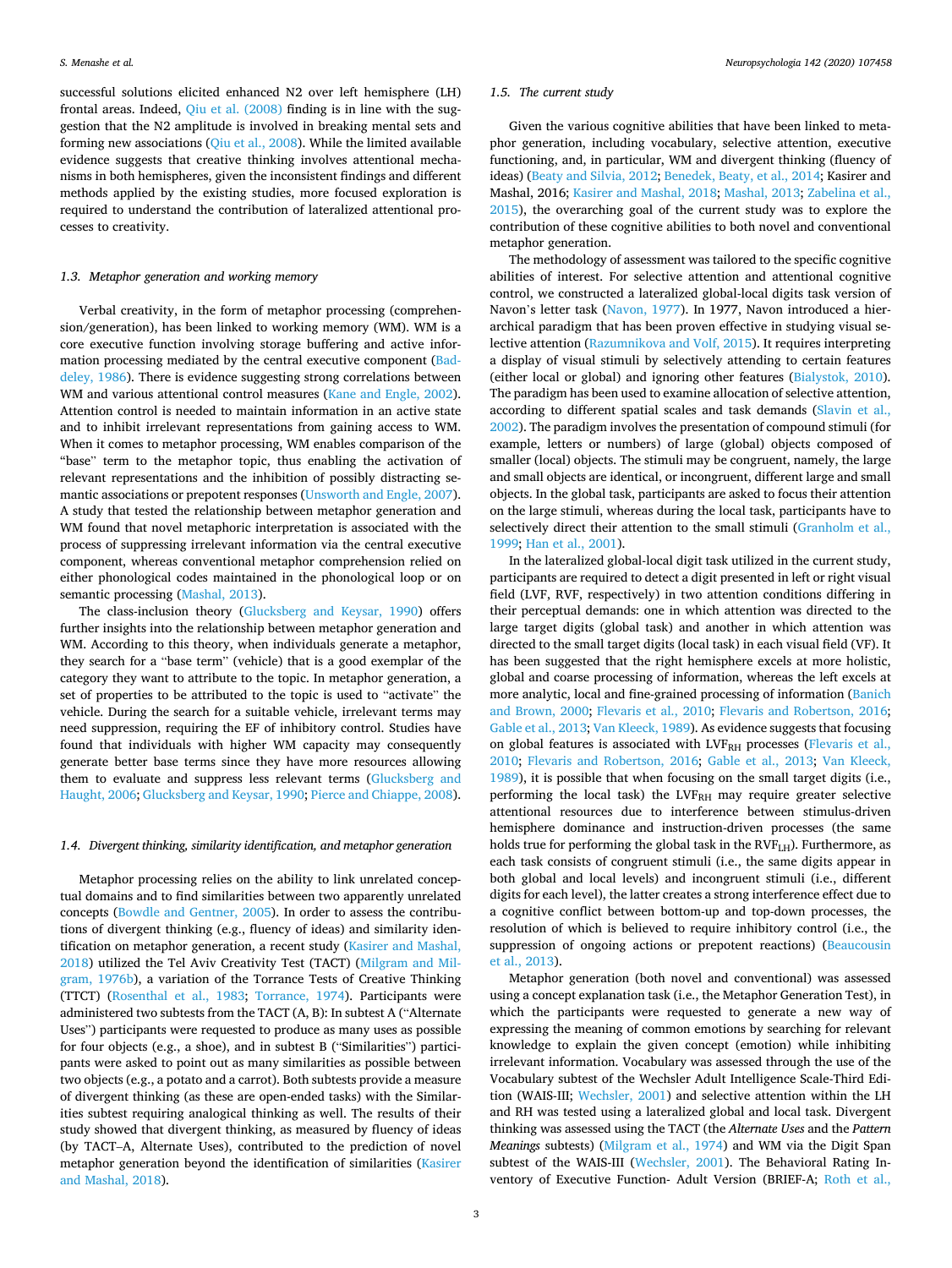## [2005\)](#page-10-0) was used for examining EFs.

Path analysis was used to examine the relationship between conventional and novel metaphor generation and the different cognitive abilities. As performance on tasks that require inhibiting irrelevant information involves top-down attention control ([Zabelina et al., 2016](#page-10-0)), it was hypothesized that selective attention would contribute to both novel and conventional metaphor generation. We also hypothesized that novel metaphor generation would be linked to EFs ([Beaty and Silvia,](#page-9-0)  [2013;](#page-9-0) [Zabelina et al., 2015\)](#page-10-0) and divergent thinking ([Kasirer and Mashal,](#page-10-0)  [2018\)](#page-10-0), while conventional metaphor generation would be linked to language abilities ([Beaty and Silvia, 2013\)](#page-9-0). Based on limited evidence of studies examining the associations between the functional lateralization of selective attention and metaphor generation ([Razumnikova and Volf,](#page-10-0)  [2015; Qiu et al., 2008](#page-10-0)), we hypothesized that selective attentional systems residing in both the left and the right hemisphere would be linked to novel metaphor generation. In particular, as novel metaphor generation involves cognitive control, we expected the involvement of both the attentional executive control system associated with the LH ([Fan](#page-10-0)  [et al., 2003\)](#page-10-0) and the attentional monitoring system associated with RH involvement (see [Corbetta and Shulman, 2002](#page-9-0); [Posner and Petersen,](#page-10-0)  [1990\)](#page-10-0) during the processing of conflict resolution.

## **2. Methods**

## *2.1. Participants*

Ninety-five undergraduate students, all native Hebrew speakers, from Bar-Ilan University and Beit Berl College (79 women; mean age  $=$ 24.6 years; age range  $= 18-35$  years) completed this experiment for course credit. All participants were self-reported to be right-handed, and none reported past or current neurological illness or learning disabilities in response to a set of questions retrieved from the Israeli Health Survey ([Lewin-Epstein et al., 1998\)](#page-10-0).

## *2.2. Materials*

## *2.2.1. Creativity measures*

2.2.1.1. Metaphor Generation Test (Kasirer and Mashal, 2016, [2018](#page-10-0)). The task consists of 10 concepts describing emotions (e.g., *feeling worthless is like*\_\_\_\_). This is a self-paced task in which participants are asked to generate a new way of expressing the meaning of the concept rather than simply rephrasing the one with which they were presented. Instructions emphasize originality so as to encourage participants to create a new expression for each concept, rather than to simply paraphrase the one presented in the questionnaire. Thus, participants were asked "to come up with a brand new way to express the concept, without repeating any words already given and without using any basic synonyms for the words given". The word "like" was also added to facilitate the generation of new expressions. Two judges independently coded the data, determining whether each expression was literal or figurative (when there was disagreement, judges discussed and decided on the scores together). The judges were told that a novel metaphor is an unfamiliar, unique, and creative metaphoric (nonliteral) expression (e.g., *feeling worthless is like a mirror smashed to pieces*); a conventional metaphor is a familiar expression or an idiom (e.g., *feeling embarrassed is like wanting to sink through the floor*); and a literal response is a simple description with no figurative meaning (e.g., *feeling successful is like a victory*). They were then asked to give novel metaphors 3 points, conventional metaphors 2 points, literal responses 1 point, and no points to unrelated or inappropriate responses. The analysis focused on the two main categories of interest: the rate of original responses (number of novel metaphors x 3) and the rate of non-original metaphors (number of conventional metaphors x 2). A high inter-rater-reliability was found. The average measure of the interclass correlation coefficient was 0.74

with a 95% confidence interval from 0.67 to 0.80 ( $F(187, 1683) = 4.84$ ) *<* 0.000). The Cronbach's alpha coefficient was 0.79.

*2.2.1.2. Tel Aviv Creativity Test (TACT; [Milgram et al., 1974](#page-10-0)).* The TACT is a variation of the [Wallach and Kogan](#page-10-0)'s (1965) Creativity Battery that examines creative thinking. The current study employed two of its subtests, both of which assess divergent thinking. The first, *Alternate Uses,* involved the presentation of 4 specific words, each following the next: newspaper, tire, shoe, and chair. Participants were asked to produce as many uses as possible for each word. For the second subtest, *Pattern Meanings*, four visual forms (i.e., drawings) with no specific meaning were presented. For each stimulus, the participants were asked to produce as many representations as they could.

#### *2.2.2. Cognitive measures*

*2.2.2.1. Vocabulary subtest of the Wechsler adult intelligence Scale-III ([Wechsler, 2001](#page-10-0)).* The test includes 33 words. The experimenter read one word at a time, and the participants were asked to provide the definitions of the words. Scores were assigned according to the quality and accuracy of the responses. Two points were given to a correct response, 1 point to a partially correct answer, and 0 for an insufficient answer.

*2.2.2.2. Digit span subtest of the Wechsler adult intelligence Scale-III (WAIS-III, [Wechsler, 2001](#page-10-0)).* The test assesses working memory. The participants heard sets of digits, one at a time. They were asked to report all digits of the set. Sets ranged from two to eight digits with two sets for each span. For the digit span forward subtest, the participants were asked to repeat the digits in the same order in which they were presented. For the backward subtest, participants were asked to report the reversed order. The administration was stopped after two consecutive failures of the same set length. The highest span of digits recalled correctly was recorded for the forward and backward subtests. In addition, the total score was calculated for each participant.

*2.2.2.3. Behavioral Rating Inventory of Executive Function - Adult Version (BRIEF-A, [Roth, et al., 2005](#page-10-0)).* The BRIEF-A is comprised of 75 items, each scored on a 3-point grading scale (" $3$ " = "Often", " $2$ " = "Sometimes", " $1$ " = "Never"). A higher score indicates poorer executive functions. The BRIEF-A is considered a valid test to measure everyday executive functioning [\(Guy et al., 2004](#page-10-0)). This questionnaire is widely used as a measure of executive functions and comprises eight subscales (Inhibit Scale, Shift Scale, Emotional Control Scale, Monitor Scale, Working Memory, Plan/Organize Scale, Organization of Materials Scale, and Task Completion Scale). The BRIEF-A also provides a total score that indicates a global measure of executive functions. The BRIEF-A indices and subscales have high reliability ( $\alpha = 0.80{\text -}0.98$ ). The Hebrew version was found to have adequate reliability ( $\alpha = 0.76{\text -}0.91$ ; Linder et al., [2010\)](#page-10-0).

*2.2.2.4. Lateralized global-local digits tasks.* This computerized test includes tasks designed to assess selective attention for local and global processing within each cerebral hemisphere. The stimuli are based on Navon's letter task ([Navon, 1977\)](#page-10-0). Each task included congruent, incongruent, and neutral stimuli. Congruent stimuli included the same numbers for both levels (e.g., 1 local, 1 global). Incongruent stimuli included different numbers for each level (e.g., 1 local, 2 global). Neutral stimuli included the digits 1 and 2, composed of the digits 3 and 4 (e.g., 1 local, 4 global).

The two tasks required participants to detect the target numbers (either "1" or "2") by pressing a 'green' (N key) or 'red' key (B key) on a keyboard (respectively). Both tasks had the same structure, timing parameters, trial order, and response demands, differing only in the instructions. For the global trials, the instruction was to identify the large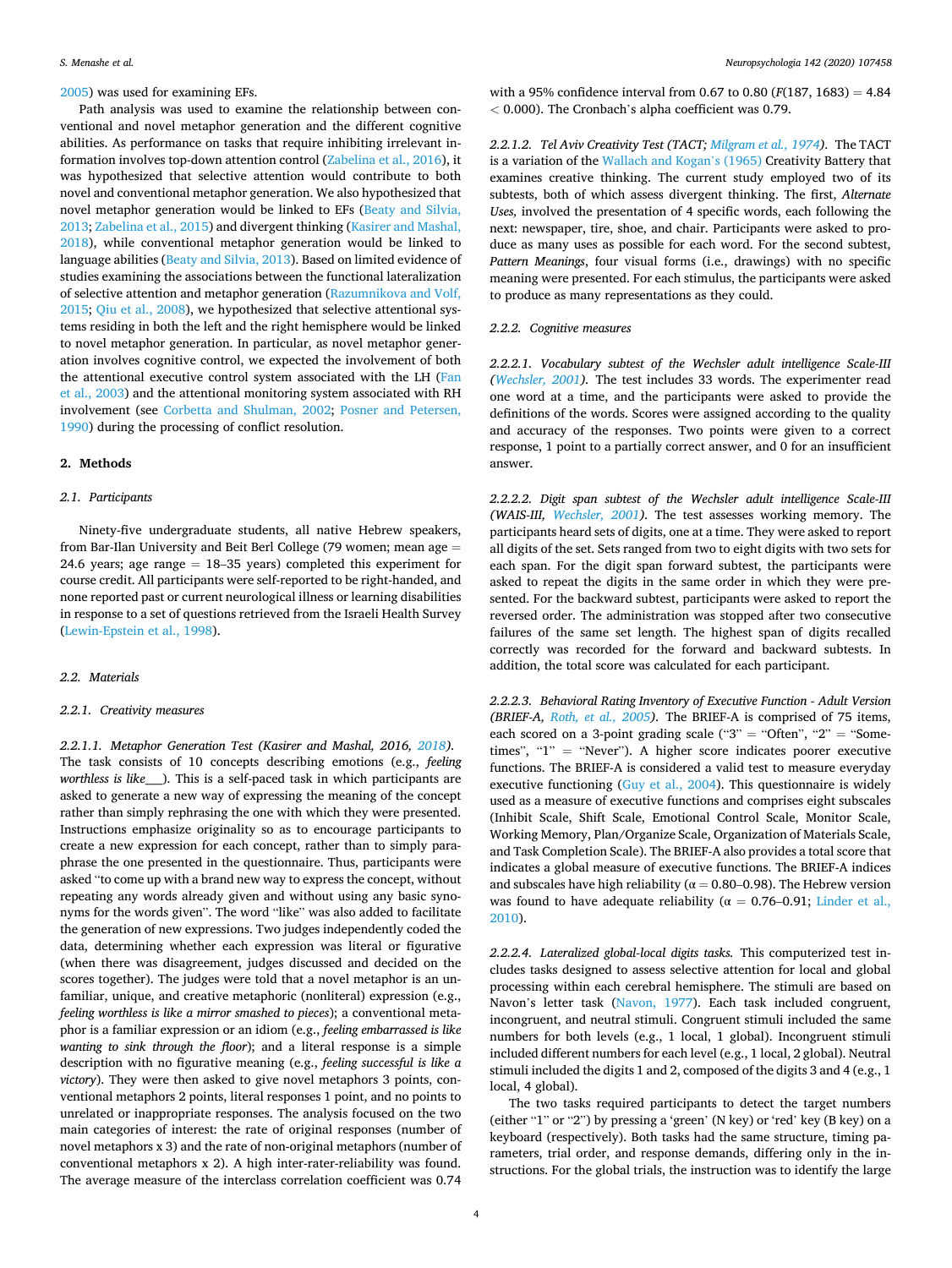target numbers and for local trials, to respond to the small target numbers. Participants were asked to respond with the index finger only of their right (dominant) hand to avoid an activation effect in the contralateral hemisphere and confounding effects.

Stimuli were presented on a 2.20 GHz Intel personal computer running Windows 7 enterprise, using a 15.4-inch LCD monitor with a refresh rate of 60 Hz and a resolution of 768 X 1366 pixels, and using E-Prime™ software (Psychology Software Tools, Inc., Pittsburgh, PA).

The stimuli were 1280 x 720 pixels digitized in 24-bit color depth, using white and black colored images. The stimuli were presented unilaterally to the  $\text{RVF}_{\text{LH}}$  and  $\text{LVF}_{\text{RH}},$   $2^\circ$  from a central fixation cross. Each of the 8 stimuli was presented five times to each VF, constituting 40 trials to the LVF $_{\rm RH}$  and 40 trials to the RVF $_{\rm LH}$ .

A practice block of the 16 types of stimuli, along with error feedback provided after each trial, were administered before each task to ensure that participants understood the task and could execute the responses. The experimental blocks included presentation of a central fixation cross for 500 ms. The target followed immediately and lasted for 180 ms, presented either in the  $RVF_{LH}$  or  $LVF_{RH}$ . The participants had 2000 ms to respond to the stimulus. Participants sat about 60 cm from the screen and the order of the two tasks was counterbalanced across participants. Overall, the experiment took approximately 12 min.

Mean RTs for number of correct responses (accuracy) were extracted. Responses with latencies shorter than 150 ms were regarded as premature anticipatory responses and were excluded from analysis. Responses with latencies more than three standard deviations above the sample mean were regarded as distractions and were excluded from analysis as well.

*2.2.2.4.1. Indices of the local-global task.* Based on the behavioral data, congruency effect (CE) and laterality index (LI) indices were calculated separately for RTs and accuracy. These parameters were computed to examine their contribution to conventional and novel metaphor generation.

The CE indices were computed for each task (global, local) and VF (left, right). The CEs for correct responses were calculated by subtracting the incongruent from the congruent trials, and congruent trials were subtracted from the incongruent ones for the RTs. Thus, eight congruency effects were derived from the data, four for accuracy and four for RTs: RVFLH global - CE, LVFRH global - CE, RVFLH local - CE, and LVFRH local - CE. Thus, for correct responses, positive CEs indicate higher correct responses for congruent, compared to incongruent, trials and thus lower CE scores represent higher cognitive control. For the RTs, positive CEs indicate longer RTs for incongruent trials compared to congruent trials and, therefore, lower CE scores represent higher cognitive control.

The LI measures were computed separately for each task (global, local) and congruency (congruent, incongruent) resulting in four LI measures for accuracy and four LI for RTs: global congruent - LI, global incongruent - LI, local congruent - LI, local incongruent - LI. The LI parameters were computed by subtracting the  $LVF_{RH}$  parameters from the RVFLH parameters. Hence, positive scores indicate rightward lateralization for correct responses, and leftward lateralization for RTs.

#### *2.2.3. Procedure*

The participants were tested individually in quiet rooms in Bar Ilan University. After hearing a general introduction to the experiment, participants read and signed an informed consent form that was approved by the ethical committee of the School of Education of Bar Ilan University. Participants completed the selective attention computerized task (global and local tasks) and paper-and-pencil tasks (metaphor generation, Tel Aviv Creativity Test, vocabulary, digit span, BRIEF-A) that were presented in a counterbalancing scheme. All measures were administered during a single testing session that lasted about 90 min.

# *2.2.4. Statistical analysis*

First, the selective attention computerized test was analyzed. The

data were analyzed with repeated measure analyses of variance (RM-ANOVA) consisting of Task (global, local) x VF ( $RVF_{LH}$ , LVF<sub>RH</sub>) x Congruency (congruent, incongruent). The dependent variables were RTs and number of correct responses. Degrees of freedom were corrected using Greenhouse-Geisser estimates of sphericity (0.75). In the next step, the LI indices were analyzed separately for accuracy and RTs using RM-ANOVA, with task (global, local) and congruency (congruent, incongruent). The congruency effects (CE) were also analyzed separately for the correct responses and RTs using RM-ANOVA, with task (global, local) and VF (right, left).

Table 1 presents means and standard deviations (*SDs*) of performance on the different tasks. Next, based on significant Pearson correlations which were computed between novel metaphor and conventional metaphor generation with all other study measures, a path analysis was employed. The path analysis was employed to test the fit of the hypothesized model (based on significant correlations) providing estimates of the magnitude and significance of the hypothesized model. Therefore, the technique was used to examine the covariance structure of the data as well as the relationships between the specific measures. One model including both conventional metaphor and novel metaphor generation as dependent variables was created.

# **3. Results**

# *3.1. Creativity and cognitive measures*

Table 1 shows means and *SDs* for all the tests of cognitive ability. The range of each measure is based on the scores obtained in the current study. For instance, for the Metaphor Generation Test's novel metaphor category, the range 0–30 indicates that there was at least one participant that generated 0 novel metaphors (thus, the lower end of the range was zero) and the score 30 indicates there was at least one participant that generated 10 novel metaphors and scored the high end of the score range of 30 (10 novel metaphors x 3 points  $=$  30).

## *3.1.1. Global and local selective attention*

*3.1.1.1. Correct responses.* [Table 2](#page-5-0) shows the mean correct responses of the global and the local tasks (raw data). The three-factorial RM-ANOVA with task (global, local), VF ( $RVF_{LH}$ , LVF $_{RH}$ ), and congruency (congruent, incongruent) revealed a significant main effect of task, indicating higher correct responses for the global task compared to the local task  $[F(1,94) = 131.41, p < 0.001, \eta^2 p = 0.58]$ . The main effect of

#### **Table 1**

Means (and standard deviations) for the metaphor generation test, TACT, vocabulary, digit span, and the BRIEF-A questionnaire.

| Measure         | Subtest                   | Mean   | SD    | Range     |
|-----------------|---------------------------|--------|-------|-----------|
| Metaphor        | Novel Metaphor Generation | 9.29   | 7.28  | $0 - 30$  |
| generation test | Conventional Metaphor     | 6.70   | 3.95  | $0 - 18$  |
|                 | Generation                |        |       |           |
|                 | Literal                   | 3.30   | 2.28  | $0 - 10$  |
| <b>TACT</b>     | Alternate Uses (A)        | 20.38  | 7.54  | $6 - 53$  |
|                 | Pattern Meanings (B)      | 16.51  | 7.09  | $4 - 42$  |
| Vocabulary      | Vocabulary                | 50.75  | 9.17  | $16 - 64$ |
| Digit Span      | Forward                   | 11.23  | 2.29  | $2 - 16$  |
|                 | Backward                  | 7.79   | 2.63  | $2 - 14$  |
|                 | <b>Total Score</b>        | 19.03  | 3.84  | $10 - 27$ |
| BRIEF - A       | Inhibit                   | 11.93  | 2.53  | $8 - 18$  |
|                 | Shift                     | 9.96   | 2.21  | $6 - 16$  |
|                 | <b>Emotional Control</b>  | 16.92  | 4.71  | $7 - 27$  |
|                 | Self-Monitor              | 8.25   | 1.80  | $5 - 12$  |
|                 | Initiate                  | 12.51  | 3.09  | $8 - 19$  |
|                 | Working Memory            | 12.35  | 2.85  | $8 - 21$  |
|                 | Plan/Organize             | 14.87  | 3.22  | $10 - 24$ |
|                 | <b>Task Monitor</b>       | 9.59   | 2.04  | $5 - 14$  |
|                 | Organization of Materials | 13.11  | 3.94  | $8 - 24$  |
|                 | <b>Total Score</b>        | 113.74 | 20.14 | 55-163    |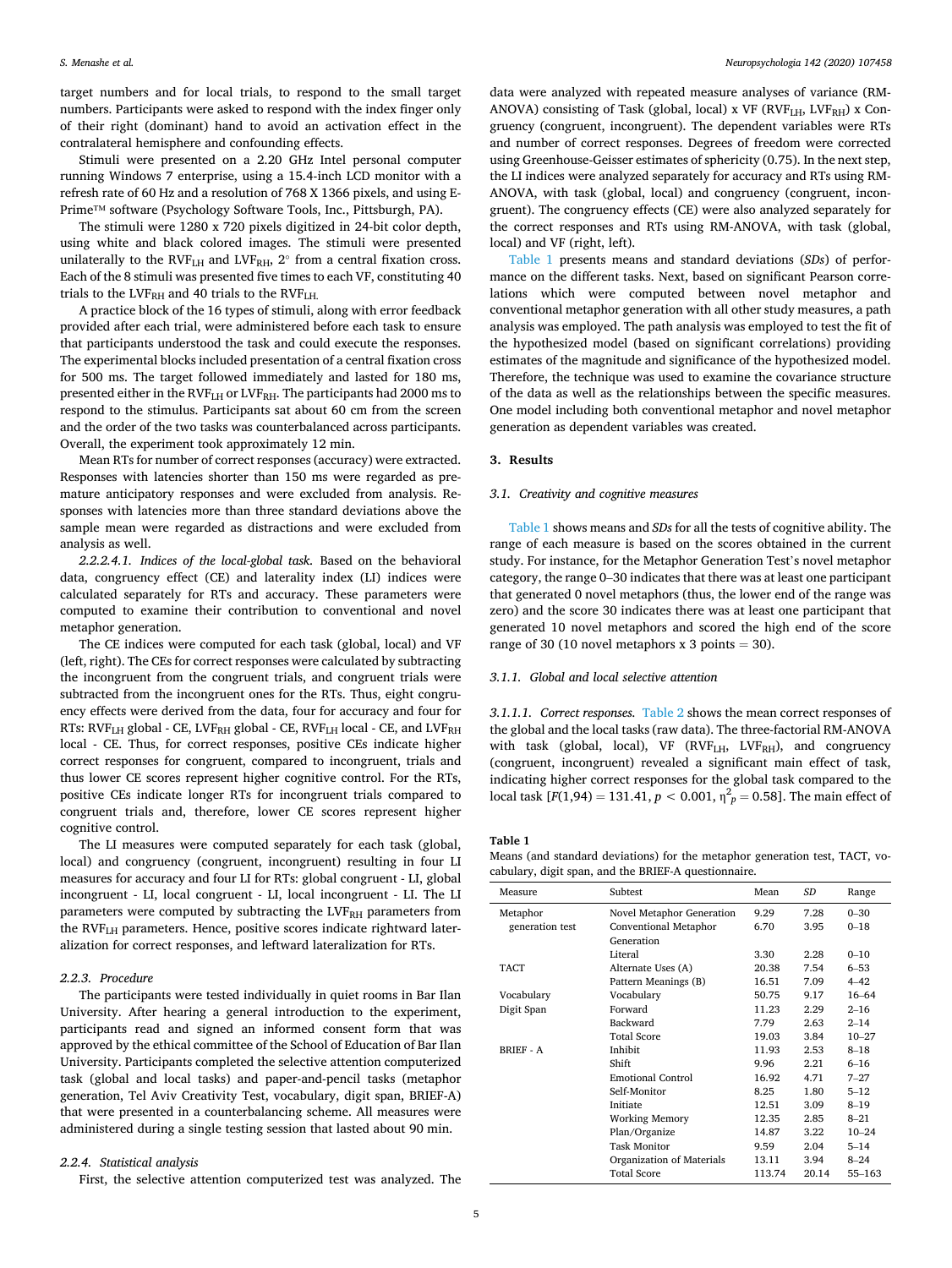#### <span id="page-5-0"></span>**Table 2**

Means (and standard deviations) of correct responses and RTs on the global and local task, divided by congruency (congruent and incongruent) and visual field  $(LVF<sub>RH</sub>$  and  $RVF<sub>LH</sub>$ ).

|                |             | Correct<br>Responses | RTs               |                    |                    |
|----------------|-------------|----------------------|-------------------|--------------------|--------------------|
|                |             | LVF <sub>RH</sub>    | RVF <sub>LH</sub> | LVF <sub>PH</sub>  | RVF <sub>LH</sub>  |
| Local<br>Task  | Congruent   | 8.78<br>(1.31)       | 8.44<br>(1.71)    | 355.82<br>(91.36)  | 381.45<br>(122.34) |
|                | Incongruent | 6.83<br>(2.06)       | 6.91<br>(2.19)    | 424.27<br>(138.79) | 446.73<br>(140.07) |
| Global<br>Task | Congruent   | 9.32<br>(0.99)       | 9.21<br>(1.16)    | 297.13<br>(83.31)  | 289.91<br>(83.88)  |
|                | Incongruent | 9.20<br>(1.12)       | 9.34<br>(0.91)    | 297.70<br>(88.04)  | 294.48<br>(79.53)  |

congruency was significant as well, with higher correct responses for congruent compared to incongruent trials  $[F(1,94) = 114.18, p < 0.001,$  $\eta_p^2 = 0.55$ ]. The main effect of VF was insignificant ( $p = 0.47$ ).

The only significant interaction obtained was the two-way Task  $\times$ Congruency interaction [ $F(1,94) = 95.24$ ,  $p < 0.001$ ,  $\eta^2_{\,\, p} = 0.5$ ]. Simple effects analysis indicated that the global task produced higher correct responses compared to the local task, for both congruent (*p <* 0.001) and incongruent trials  $(p < 0.001)$ .

*3.1.1.2. RTs.* Table 2 shows mean RTs on the global and local tasks. The three-factorial RM-ANOVA with task (global, local), VF (RVF<sub>LH</sub>, LVF<sub>RH</sub>), and congruency (congruent, incongruent) revealed a significant main effect of task [ $F(1,94) = 147.59, p < 0.001, \eta^2_p = 0.61$ ], with shorter RTs on the global task compared to the local task. The main effect of congruency was significant as well [ $F(1,94) = 83.50, p < 0.001, \eta^2_p = 0.47$ ], with a shorter RT for the congruent, compared to the incongruent, trials. The main effect of VF was insignificant  $(p = 0.10)$ .

A significant Task  $\times$  VF interaction was found [ $F(1,94) = 7.63$ ,  $p =$ 0.007,  $\eta_p^2$  = 0.08]. Simple effects analyses revealed that the global task produced shorter RTs compared to the local task for both  $RVF_{LH}$  ( $p =$ 0.001) and  $LVF_{RH}$  ( $p = 0.001$ ). In addition,  $LVF_{RH}$  produced shorter RTs compared to the RVF<sub>LH</sub> on the local task ( $p < 0.05$ ).

The Task  $\times$  Congruency interaction was significant [ $F(1,94) = 57.22$ ,  $p < 0.001$ ,  $\eta^2_{\,\,p} = 0.38$ ]. The global task produced shorter RTs compared to local task for both congruent (*p <* 0.001) and incongruent trials (*p <* 0.001). In addition, congruent trials produced faster RTs compared to the incongruent ones on the local task  $(p < 0.001)$ .

## *3.1.2. Laterality indices of the selective attention task*

Table 3 shows means and standard deviations for the LIs correct responses and RTs and the 95% confidence intervals.

*3.1.2.1. Correct responses.* The two-factorial RM-ANOVA with task (global, local) and congruency (congruent, incongruent) revealed no significant main effects and no significant interactions. One sample t-

# **Table 3**

Means (and standard deviations) of correct response and RTs for the LI parameters. The 95% confidence intervals are presented inside the brackets.

|             | <b>Correct Responses</b> |                 | <b>RTs</b> |                  |
|-------------|--------------------------|-----------------|------------|------------------|
|             | Local                    | Global          | Local      | Global           |
| Congruent   | $-0.34(1.69)$            | $-0.11(1.02)$   | 25.64      | $-7.22(56.76)$   |
|             | $[-68, .01]$             | $[-31, .10]$    | (93.48)    | $[-18.78, 4.34]$ |
|             |                          |                 | [6.59,     |                  |
|             |                          |                 | 44.681     |                  |
| Incongruent | 0.07(2.45)               | 0.14(1.13)      | 22.45      | $-3.22(60.38)$   |
|             | $[-42, .57]$             | $[-0.09, 0.37]$ | (150.85)   | $[-15.52, 9.08]$ |
|             |                          |                 | $[-8.28,$  |                  |
|             |                          |                 | 53.181     |                  |

 $LI =$  Laterality Indices;  $RTs =$  Reaction Times.

tests were conducted to test whether the LI means differed from zero. No significant differences were found for the local congruent - LI ( $p =$ 0.054), local incongruent - LI ( $p = 0.77$ ), global congruent - LI ( $p = 0.77$ ) 0.315), or the global incongruent - LI  $(p = 0.24)$  parameters.

*3.1.2.2. RTs.* The two-factorial RM-ANOVA with task (global, local) and congruency (congruent, incongruent) revealed a significant main effect of task, with the local task having produced higher positive laterality scores compared to the global task  $[F(1,94) = 7.63, p = 0.007,$  $\eta_p^2 = 0.08$ ], indicating LVF<sub>RH</sub> lateralization for the local task. One sample *t*-test examined whether LI RT parameters differed from zero. No significant differences were found for the local incongruent - LI ( $p =$ 0.15), global congruent - LI ( $p = 0.22$ ), or for the global incongruent - LI  $(p = 0.60)$  parameters. Only the local congruent - LI parameter significantly differed from zero  $[t(94) = 2.67, p = 0.009, d = 0.27]$ .

The fact that the local congruent - LI measure significantly differed from zero may imply that this LI measure, which was calculated for the sample of the current study, may differ from the one representing the general population. Since this measure indicates leftward lateralization it implies left hemispheric specialization for local processing of congruent stimuli in the current sample.

#### *3.1.3. Congruency effects of the selective attention task*

*3.1.3.1. Correct responses.* The two-factorial RM-ANOVA with task (global, local) and VF (LVF<sub>RH</sub>, RVF<sub>LH</sub>) revealed a significant main effect of task  $[F(1,94) = 96.52, p < 0.001, \eta^2_p = 0.50]$ , indicating higher correct responses on the local, compared to the global, task. No additional significant main effects or significant interactions were found. See Table 4 for means and standard deviations.

*3.1.3.2. RTs.* The two-factorial RM-ANOVA with task (global, local) and VF (LVF<sub>RH</sub>, RVF<sub>LH</sub>) revealed a significant main effect of task [ $F$  $(1,94) = 57.34, p < 0.001, \eta^2_p = 0.38$ , with the local task having produced higher congruency effects compared to the global task. No additional significant main effects or significant interactions were found. See Table 4 for means and standard deviations.

# *3.2. The relationships between cognitive functions and metaphor generation*

Pearson correlations were performed in order to investigate the correlations between novel and conventional metaphor generation and all other measures (see [Table 5\)](#page-6-0). The analysis indicated that *novel metaphor generation* significantly correlated with the BRIEF-A - Total score, BRIEF-A – Initiate subtest, BRIEF-A - Organization of Materials subtest, TACT-A (alternate uses), TACT-B (pattern meanings),  $RVF<sub>LH</sub>$ local - Incongruent (correct responses), Local incongruent - LI (RT), and LVFRH global - CE (correct responses). *Conventional metaphor generation* significantly correlated with Local incongruent - LI (correct responses) and Global incongruent – LI (RT) measures. There were no other significant correlations between novel and conventional metaphor generation and performance on the other cognitive measures ( $r_s < 0.3$ , p *>* 0.1). Thus, measures that did not significantly correlate with either novel metaphor generation or conventional metaphor generation are not reported in [Table 5.](#page-6-0) Non-significant correlations are reported in the

#### **Table 4**

Means (and standard deviations) for the correct response-based congruency effects and RT difference-based congruency effects.

|                                 | <b>Correct Responses</b> |                             | <b>RTs</b>                      |                             |
|---------------------------------|--------------------------|-----------------------------|---------------------------------|-----------------------------|
|                                 | Local                    | Global                      | Local                           | Global                      |
| $LVF_{RH}$<br>RVF <sub>LH</sub> | 1.95(2.04)<br>1.54(2.07) | 0.12(1.13)<br>$-0.13(1.02)$ | 68.46 (107.63)<br>65.27 (98.21) | 0.57(54.47)<br>4.57 (57.73) |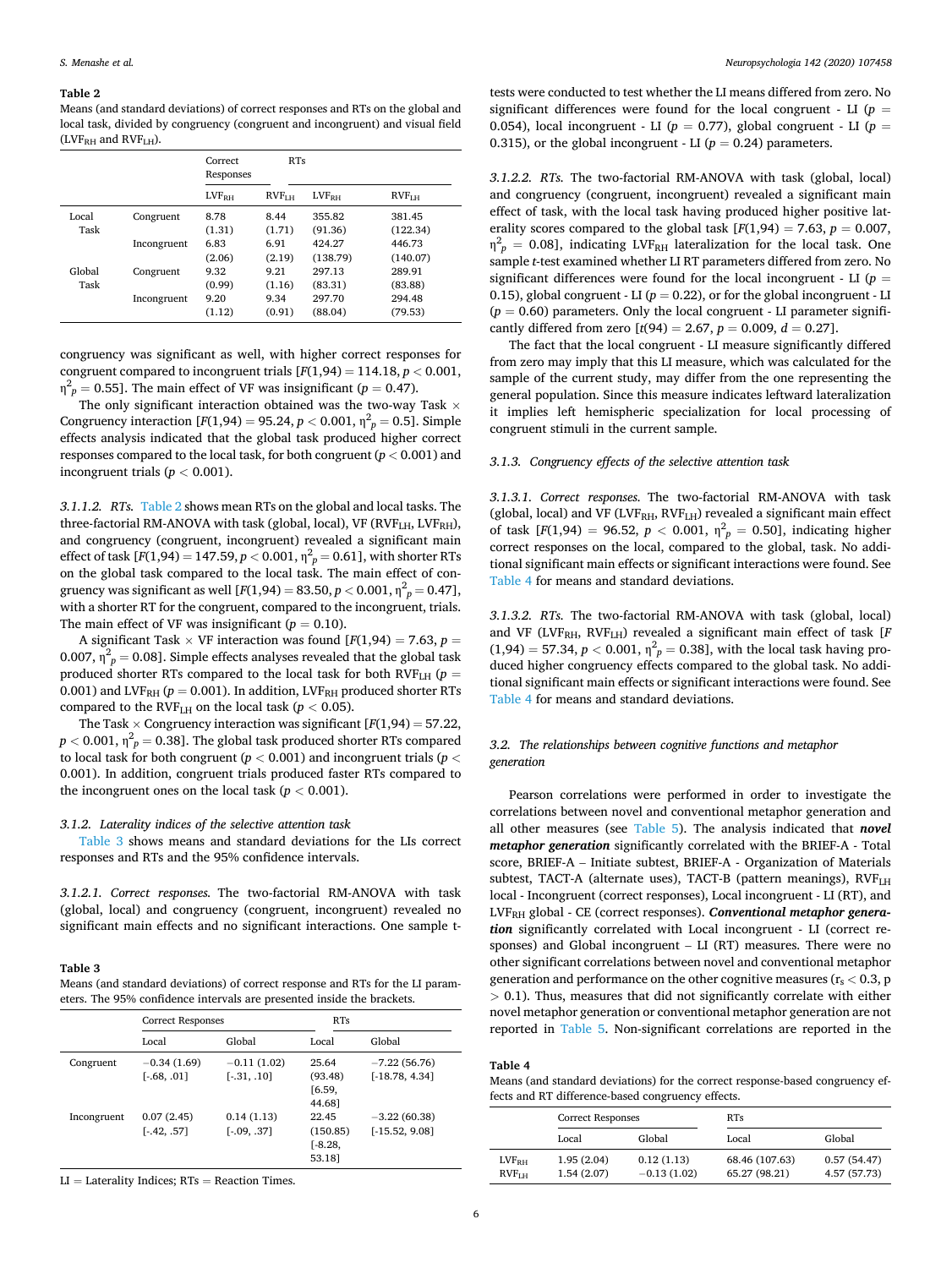| ņ<br>na<br>Ea⊟ | rrelation analysis. |  |
|----------------|---------------------|--|

<span id="page-6-0"></span>

|                                                                       |                  | $\mathbf{\Omega}$ | S                 |                      | Б                                                                                                                                                                                                                                                                                                                           | $\circ$                                                                                                                             |                                                                                                                                                                                                                                                                                                                                                                                                                                            | $^{\circ}$                                                                                                                                                                                                                                                  | o                                                                                                                                                                                                                                             | $\overline{a}$                                                                                                                                                                       | $\Xi$ | 12                                                                                                                                                                                                                                                                                                                                                                                                                                                                                                      | 13                                                  | 14                                                                     | $\frac{15}{2}$                  | 16             | $\overline{17}$ | $\overline{18}$ |
|-----------------------------------------------------------------------|------------------|-------------------|-------------------|----------------------|-----------------------------------------------------------------------------------------------------------------------------------------------------------------------------------------------------------------------------------------------------------------------------------------------------------------------------|-------------------------------------------------------------------------------------------------------------------------------------|--------------------------------------------------------------------------------------------------------------------------------------------------------------------------------------------------------------------------------------------------------------------------------------------------------------------------------------------------------------------------------------------------------------------------------------------|-------------------------------------------------------------------------------------------------------------------------------------------------------------------------------------------------------------------------------------------------------------|-----------------------------------------------------------------------------------------------------------------------------------------------------------------------------------------------------------------------------------------------|--------------------------------------------------------------------------------------------------------------------------------------------------------------------------------------|-------|---------------------------------------------------------------------------------------------------------------------------------------------------------------------------------------------------------------------------------------------------------------------------------------------------------------------------------------------------------------------------------------------------------------------------------------------------------------------------------------------------------|-----------------------------------------------------|------------------------------------------------------------------------|---------------------------------|----------------|-----------------|-----------------|
| Novel metaphor generation                                             |                  |                   |                   |                      |                                                                                                                                                                                                                                                                                                                             |                                                                                                                                     |                                                                                                                                                                                                                                                                                                                                                                                                                                            |                                                                                                                                                                                                                                                             |                                                                                                                                                                                                                                               |                                                                                                                                                                                      |       |                                                                                                                                                                                                                                                                                                                                                                                                                                                                                                         |                                                     |                                                                        |                                 |                |                 |                 |
| 2 Conventional metaphor generation                                    | $-479^{b}$       |                   |                   |                      |                                                                                                                                                                                                                                                                                                                             |                                                                                                                                     |                                                                                                                                                                                                                                                                                                                                                                                                                                            |                                                                                                                                                                                                                                                             |                                                                                                                                                                                                                                               |                                                                                                                                                                                      |       |                                                                                                                                                                                                                                                                                                                                                                                                                                                                                                         |                                                     |                                                                        |                                 |                |                 |                 |
| 3 Vocabulary                                                          | 0.033            | 040               |                   |                      |                                                                                                                                                                                                                                                                                                                             |                                                                                                                                     |                                                                                                                                                                                                                                                                                                                                                                                                                                            |                                                                                                                                                                                                                                                             |                                                                                                                                                                                                                                               |                                                                                                                                                                                      |       |                                                                                                                                                                                                                                                                                                                                                                                                                                                                                                         |                                                     |                                                                        |                                 |                |                 |                 |
| 4 Digit span - Forward                                                | $-0.025$         | 0.013             | 308               |                      |                                                                                                                                                                                                                                                                                                                             |                                                                                                                                     |                                                                                                                                                                                                                                                                                                                                                                                                                                            |                                                                                                                                                                                                                                                             |                                                                                                                                                                                                                                               |                                                                                                                                                                                      |       |                                                                                                                                                                                                                                                                                                                                                                                                                                                                                                         |                                                     |                                                                        |                                 |                |                 |                 |
| 5 Digit span - Backward                                               | $-0.073$         | 0.029             | 1.128             | $.208^{a}$           |                                                                                                                                                                                                                                                                                                                             |                                                                                                                                     |                                                                                                                                                                                                                                                                                                                                                                                                                                            |                                                                                                                                                                                                                                                             |                                                                                                                                                                                                                                               |                                                                                                                                                                                      |       |                                                                                                                                                                                                                                                                                                                                                                                                                                                                                                         |                                                     |                                                                        |                                 |                |                 |                 |
| 6 Digit span - Total score                                            | $-0.067$         | 030               | .268 <sup>b</sup> | $737^b$              |                                                                                                                                                                                                                                                                                                                             |                                                                                                                                     |                                                                                                                                                                                                                                                                                                                                                                                                                                            |                                                                                                                                                                                                                                                             |                                                                                                                                                                                                                                               |                                                                                                                                                                                      |       |                                                                                                                                                                                                                                                                                                                                                                                                                                                                                                         |                                                     |                                                                        |                                 |                |                 |                 |
| 7 BRIEF - Total score                                                 | $.234^{a}$       | $-0.038$          | .162              | $-0.064$             |                                                                                                                                                                                                                                                                                                                             |                                                                                                                                     |                                                                                                                                                                                                                                                                                                                                                                                                                                            |                                                                                                                                                                                                                                                             |                                                                                                                                                                                                                                               |                                                                                                                                                                                      |       |                                                                                                                                                                                                                                                                                                                                                                                                                                                                                                         |                                                     |                                                                        |                                 |                |                 |                 |
| 8 BRIEF - Inhibit                                                     | 0.093            | 0.38              | 0.058             |                      |                                                                                                                                                                                                                                                                                                                             |                                                                                                                                     |                                                                                                                                                                                                                                                                                                                                                                                                                                            |                                                                                                                                                                                                                                                             |                                                                                                                                                                                                                                               |                                                                                                                                                                                      |       |                                                                                                                                                                                                                                                                                                                                                                                                                                                                                                         |                                                     |                                                                        |                                 |                |                 |                 |
| 9 BRIEF - Shift                                                       | 0.099            | 000               | 0.144             | $-0.089$<br>$-0.070$ |                                                                                                                                                                                                                                                                                                                             |                                                                                                                                     |                                                                                                                                                                                                                                                                                                                                                                                                                                            |                                                                                                                                                                                                                                                             |                                                                                                                                                                                                                                               |                                                                                                                                                                                      |       |                                                                                                                                                                                                                                                                                                                                                                                                                                                                                                         |                                                     |                                                                        |                                 |                |                 |                 |
| 10 BRIEF - Emotional control                                          | 0.196            | $-0.016$          | 0.085             | $-0.094$<br>$-0.064$ |                                                                                                                                                                                                                                                                                                                             |                                                                                                                                     |                                                                                                                                                                                                                                                                                                                                                                                                                                            |                                                                                                                                                                                                                                                             |                                                                                                                                                                                                                                               |                                                                                                                                                                                      |       |                                                                                                                                                                                                                                                                                                                                                                                                                                                                                                         |                                                     |                                                                        |                                 |                |                 |                 |
| 11 BRIEF - Self-monitor                                               | 0.063            | 0.095             | 0.060             |                      | $\begin{array}{r} 14^{4} \\ 0.054 \\ 0.031 \\ 0.031 \\ 0.005 \\ 0.011 \\ 0.011 \\ 0.077 \\ -0.077 \\ -0.077 \\ -0.077 \\ -0.077 \\ -0.077 \\ -0.077 \\ -0.077 \\ -0.077 \\ -0.077 \\ -0.077 \\ -0.077 \\ -0.077 \\ -0.077 \\ -0.077 \\ -0.077 \\ -0.077 \\ -0.077 \\ -0.077 \\ -0.077 \\ -0.077 \\ -0.077 \\ -0.077 \\ -0.$ | 1<br>0.023<br>$-0.021$<br>$-0.024$<br>0.03<br>0.03<br>0.03<br>0.03<br>0.03<br>0.03<br>0.04<br>0.04<br>0.04<br>0.04<br>0.04<br>0.005 | $\begin{array}{c} \mathbb{L} & \mathbb{L} & \mathbb{L} \\ \mathbb{L} & \mathbb{L} & \mathbb{L} \\ \mathbb{L} & \mathbb{L} & \mathbb{L} \\ \mathbb{L} & \mathbb{L} & \mathbb{L} \\ \mathbb{L} & \mathbb{L} & \mathbb{L} \\ \mathbb{L} & \mathbb{L} & \mathbb{L} \\ \mathbb{L} & \mathbb{L} & \mathbb{L} \\ \mathbb{L} & \mathbb{L} & \mathbb{L} \\ \mathbb{L} & \mathbb{L} & \mathbb{L} \\ \mathbb{L} & \mathbb{L} & \mathbb{L} \\ \mathbb$ | $407^{\circ}$<br>$481^{\circ}$<br>$481^{\circ}$<br>$484^{\circ}$<br>$571^{\circ}$<br>$587^{\circ}$<br>$594^{\circ}$<br>$594^{\circ}$<br>$594^{\circ}$<br>$594^{\circ}$<br>$594^{\circ}$<br>$594^{\circ}$<br>$594^{\circ}$<br>$594^{\circ}$<br>$594^{\circ}$ | $\frac{1}{1}$ $\frac{3}{5}$ $\frac{4}{7}$ $\frac{6}{7}$ $\frac{6}{9}$ $\frac{6}{3}$ $\frac{6}{3}$ $\frac{3}{4}$ $\frac{4}{9}$ $\frac{4}{9}$ $\frac{1}{5}$ $\frac{1}{1}$ $\frac{1}{1}$ $\frac{1}{1}$ $\frac{1}{1}$ $\frac{1}{1}$ $\frac{1}{1}$ | $\begin{array}{c} 1 \\ 319^{\mathrm{b}} \\ 332^{\mathrm{b}} \\ 323^{\mathrm{a}} \\ 336^{\mathrm{a}} \\ 330^{\mathrm{a}} \\ 3301^{\mathrm{b}} \\ 116 \\ -0.136 \\ -0.053 \end{array}$ |       |                                                                                                                                                                                                                                                                                                                                                                                                                                                                                                         |                                                     |                                                                        |                                 |                |                 |                 |
| 12 BRIEF - Initiate                                                   | 208 <sup>a</sup> | $-0.028$          | 0.143             | 0.041                |                                                                                                                                                                                                                                                                                                                             |                                                                                                                                     |                                                                                                                                                                                                                                                                                                                                                                                                                                            |                                                                                                                                                                                                                                                             |                                                                                                                                                                                                                                               |                                                                                                                                                                                      |       |                                                                                                                                                                                                                                                                                                                                                                                                                                                                                                         |                                                     |                                                                        |                                 |                |                 |                 |
| 13 BRIEF - Working memory                                             | 0.131            | $-0.059$          | 0.077             | $-0.168$             |                                                                                                                                                                                                                                                                                                                             |                                                                                                                                     |                                                                                                                                                                                                                                                                                                                                                                                                                                            |                                                                                                                                                                                                                                                             |                                                                                                                                                                                                                                               |                                                                                                                                                                                      |       | $\begin{array}{c}\n 1 \\  -3 \\  -5 \\  \hline\n 0 \\  -4 \\  \hline\n 1 \\  -5 \\  \hline\n 0 \\  -1 \\  \hline\n 0 \\  -1 \\  \hline\n 0 \\  -1 \\  \hline\n 0 \\  -1 \\  \hline\n 0 \\  -1 \\  \hline\n 0 \\  -1 \\  \hline\n 0 \\  -1 \\  \hline\n 0 \\  -1 \\  \hline\n 0 \\  -1 \\  \hline\n 0 \\  -1 \\  \hline\n 0 \\  -1 \\  \hline\n 0 \\  -1 \\  \hline\n 0 \\  -1 \\  \hline\n 0 \\  -1 \\  \hline\n 0 \\  -1 \\  \hline\n 0 \\  -1 \\  \hline\n 0 \\  -1 \\  \hline\n 0 \\  -1 \\  \hline$ |                                                     |                                                                        |                                 |                |                 |                 |
| 14 BRIEF - Plan/Organize                                              | 0.095            | $-0.058$          | 0.107             | $-0.060$             |                                                                                                                                                                                                                                                                                                                             |                                                                                                                                     |                                                                                                                                                                                                                                                                                                                                                                                                                                            |                                                                                                                                                                                                                                                             |                                                                                                                                                                                                                                               |                                                                                                                                                                                      |       |                                                                                                                                                                                                                                                                                                                                                                                                                                                                                                         |                                                     |                                                                        |                                 |                |                 |                 |
| 15 BRIEF - Task monitor                                               | 0.161            | $-0.102$          | 1.162             | $-0.007$             |                                                                                                                                                                                                                                                                                                                             |                                                                                                                                     |                                                                                                                                                                                                                                                                                                                                                                                                                                            |                                                                                                                                                                                                                                                             |                                                                                                                                                                                                                                               |                                                                                                                                                                                      |       |                                                                                                                                                                                                                                                                                                                                                                                                                                                                                                         |                                                     |                                                                        |                                 |                |                 |                 |
| 16 BRIEF - Organization of materials                                  | 281 <sup>b</sup> | $-0.131$          | 0.095             | 0.059                |                                                                                                                                                                                                                                                                                                                             |                                                                                                                                     |                                                                                                                                                                                                                                                                                                                                                                                                                                            |                                                                                                                                                                                                                                                             |                                                                                                                                                                                                                                               |                                                                                                                                                                                      |       |                                                                                                                                                                                                                                                                                                                                                                                                                                                                                                         |                                                     |                                                                        |                                 |                |                 |                 |
| 17 TACT - Alternate uses (A)                                          | 253 <sup>a</sup> | $-0.119$          | $-0.002$          | $-0.084$             |                                                                                                                                                                                                                                                                                                                             |                                                                                                                                     |                                                                                                                                                                                                                                                                                                                                                                                                                                            |                                                                                                                                                                                                                                                             |                                                                                                                                                                                                                                               |                                                                                                                                                                                      |       |                                                                                                                                                                                                                                                                                                                                                                                                                                                                                                         | $619^b$<br>$507^b$<br>$0.198$<br>$0.188$<br>$0.016$ | $\frac{1}{1.672^b}$<br>.398 <sup>b</sup><br>.398 <sup>b</sup><br>.3023 | $386^{\circ}$<br>0.133<br>0.007 | 0.112<br>0.083 |                 |                 |
| 18 TACT - Pattern meanings (B)                                        | 277              | $-0.136$          | 0.025             | 0.101                |                                                                                                                                                                                                                                                                                                                             |                                                                                                                                     |                                                                                                                                                                                                                                                                                                                                                                                                                                            |                                                                                                                                                                                                                                                             |                                                                                                                                                                                                                                               |                                                                                                                                                                                      |       |                                                                                                                                                                                                                                                                                                                                                                                                                                                                                                         |                                                     |                                                                        |                                 |                | 593             |                 |
| <sup>a</sup> Correlation is significant at the 0.05 level (2-tailed). |                  |                   |                   |                      |                                                                                                                                                                                                                                                                                                                             |                                                                                                                                     |                                                                                                                                                                                                                                                                                                                                                                                                                                            |                                                                                                                                                                                                                                                             |                                                                                                                                                                                                                                               |                                                                                                                                                                                      |       |                                                                                                                                                                                                                                                                                                                                                                                                                                                                                                         |                                                     |                                                                        |                                 |                |                 |                 |
| Correlation is significant at the 0.01 level (2-tailed).              |                  |                   |                   |                      |                                                                                                                                                                                                                                                                                                                             |                                                                                                                                     |                                                                                                                                                                                                                                                                                                                                                                                                                                            |                                                                                                                                                                                                                                                             |                                                                                                                                                                                                                                               |                                                                                                                                                                                      |       |                                                                                                                                                                                                                                                                                                                                                                                                                                                                                                         |                                                     |                                                                        |                                 |                |                 |                 |

Appendix. It is noteworthy that conventional metaphor generation was correlated with fewer measures compared to novel metaphor generation.

### *3.3. Path analysis*

Based on the correlation analyses and on previous study findings ([Beaty and Silvia, 2013](#page-9-0); [Christmann et al., 2011;](#page-9-0) [Vartanian et al., 2007](#page-10-0); [Mashal, 2013\)](#page-10-0) a path analysis was conducted to investigate the contribution of EFs (BRIEF-A Total), divergent thinking (TACT-A - alternate uses, TACT-B - pattern meanings), selective attention measures (LVF $_{\rm RH}$ global - CE [correct responses], RVFLH local - Incongruent [correct responses], Local incongruent - LI [correct responses], Local incongruent - LI [RT], Global incongruent - LI [RT]), WM (Digit span backwards, Digit span forward), and vocabulary on conventional and novel metaphor generation.

The analysis was conducted using AMOS21 (SPSS, Inc.) with the maximum likelihood estimation procedure. Following [Hoyle and Panter](#page-10-0)  [\(1995\),](#page-10-0) the fit of the model to the data was evaluated using six goodness-of-fit indices. Three of these indices were absolute: the  $\chi^2$ statistic, the Root Mean Square Error of Approximation (RMSEA), and the standardized Root Mean Square Residual (SRMR). The remaining three indices were incremental: the Normed Fit Index (NFI), the Comparative Fit Index (CFI), and the Tucker-Lewis Index (TLI). An RMSEA and SRMR below 0.06 in combination with NFI, CFI, and TLI above 0.95 indicate excellent fit, whereas values below 0.08 and above 0.90 indicate adequate fit.

The path analysis included the direct effects of performance on the BRIEF-A Total, TACT-A (alternate uses), TACT-B (pattern meanings),  $LVF_{RH}$  global - CE (correct responses),  $RVF_{LH}$  local - Incongruent (correct responses), Local incongruent - LI (correct responses), Local incongruent - LI (RT), Global incongruent - LI (RT), Digit span backwards, Digit span forward, and Vocabulary measures, on conventional and novel metaphor generation. The model fit was excellent  $\chi^2(11) = 6.14$ ,  $p = 0.56$ ;  $RMSEA = 0.00$ ;  $SRMR = 0.02$ ;  $NFI = 0.97$ ;  $CFI = 1.00$ ;  $TLI = 1.22$ ). All effects of the main variables were found to be statistically significant, with the exception of the direct effect of Digit span forward on conventional metaphor generation ( $b = -.10$ *,se*  $= .16$ , $\beta = -.06$ , $p = .53$ ), the direct effect of Vocabulary on conventional metaphor ( $b = .05$ *,se* =  $.04, \beta = .12, p = .20$ , the direct effect of TACT-A (alternate uses) on conventional metaphor ( $b = -0.07$ ,  $se = 0.05$ ,  $\beta = -0.14$ ,  $p = 0.13$ ), the direct effect of Digit span backwards on novel metaphor generation  $((b = -0.23, s = .22, \beta = -0.09, p = .30)$ , and lastly, the direct effect of Local incongruent - LI (RT) on novel metaphor ( $b = -0.01$ *;* $se = 0.00$ , $\beta = 0$  $-10, p = .22$ ). Based on [Bentler and Mooijaart \(1989\),](#page-9-0) we arrived at the most parsimonious model by omitting the non-significant structural paths. The final model, presented in [Fig. 1](#page-7-0), displayed an excellent fit,  $\chi^2(6) = 4.20, p = 0.65; RMSEA = 0.00; SRMR = 0.04; NFI = 0.97; CFI =$ 1.00;  $TLI = 1.09$ ). [Table 6](#page-7-0) shows the details of the regression effects.

As can be seen in [Table 6,](#page-7-0) four measures contributed to novel metaphor generation. Two measures were attentional:  $RVF_{LH}$  local -Incongruent (correct responses) ( $β = 0.26$ ) and LVF<sub>RH</sub> global - CE (correct responses) ( $β = -0.24$ ). The EF measure, BRIEF-A, was also significant ( $β = 0.23$ ). Lastly, the model predicted that divergent thinking (TACT-B) made a minimal, yet significant, contribution to novel metaphor generation (β = 0.20). Conventional metaphor generation was contributed to by two attentional measures: the Local incongruent - LI (correct responses) ( $\beta = -0.20$ ) and the Global incongruent - LI (RT) ( $\beta$  $= 0.18$ .

# **4. Discussion**

The current study focused on the contribution of different cognitive functions to metaphor generation. In particular, the main focus was on the differential contribution of vocabulary, divergent thinking, WM, EFs, and selective attention to novel and conventional metaphor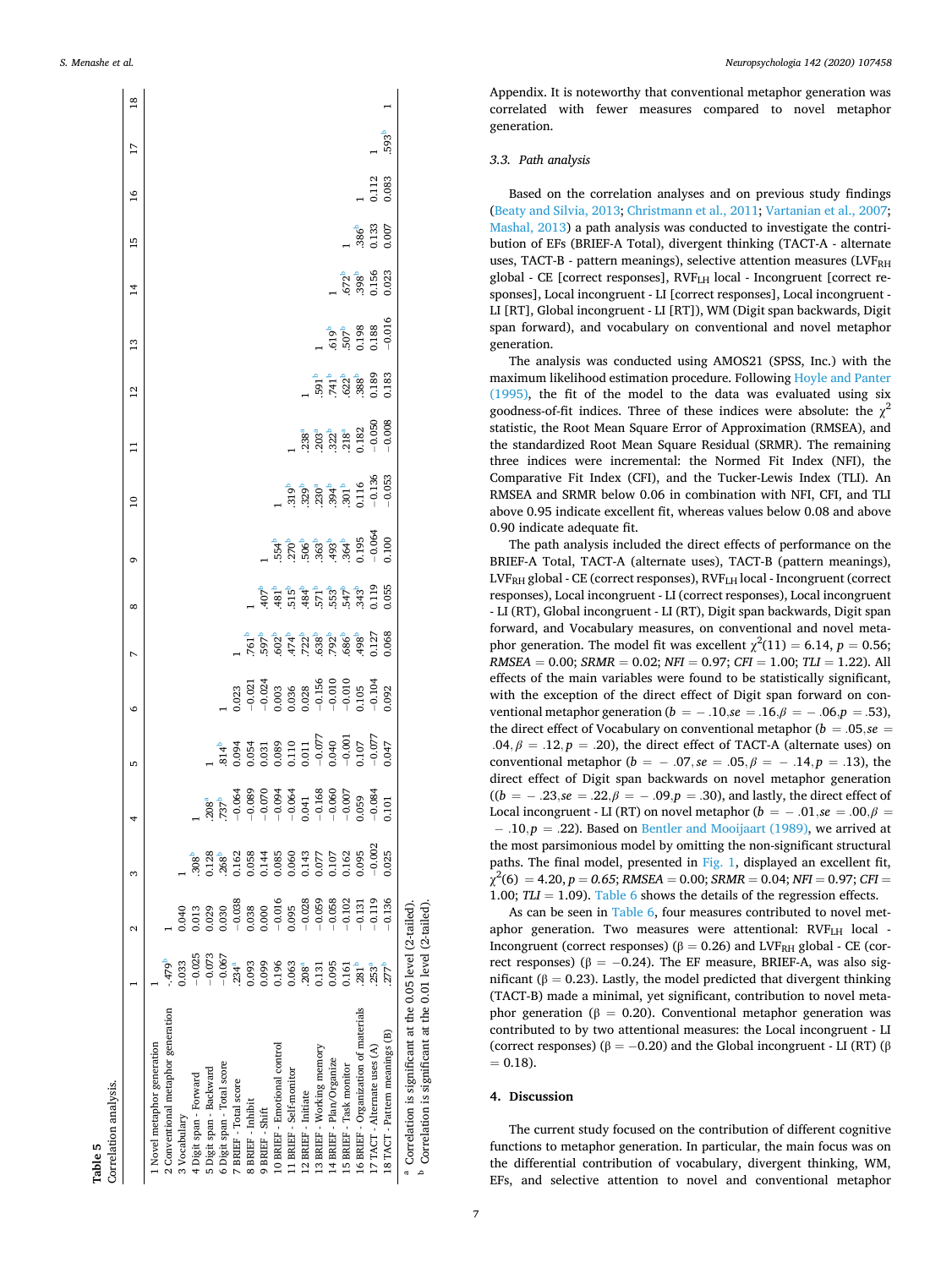<span id="page-7-0"></span>

**Fig. 1.** Path analyses for novel and conventional metaphor generation.

**Table 6**  Summary of the regression effects.

| Effect                                        | $b$ (se)     | Beta   | Sig  |
|-----------------------------------------------|--------------|--------|------|
| Novel metaphor generation $R^2 = .218$        |              |        |      |
| BRIEF-A (EFs)                                 | .08(.03)     | .23    | .004 |
| TACT-B - Pattern Meanings                     | .20(.08)     | .20    | .012 |
| $LVFBH$ global - CE (correct)                 | $-1.49(.51)$ | $-.24$ | .003 |
| $RVFLH$ local - Incongruent (correct)         | .84(.27)     | .26    | .002 |
| Conventional metaphor generation $R^2 = .084$ |              |        |      |
| Local incongruent - LI (correct)              | $-32(.15)$   | $-20$  | .034 |
| Global incongruent - LI (RT)                  | .01(.01)     | .18    | .046 |

generation. Consistent with our hypothesis, the main finding that emerged from the path analysis indicated that selective attention contributed to both conventional and novel metaphor generation. This finding is in line with previous studies showing associations between creativity and different attentional processes ([Liu, 2016;](#page-10-0) [Rowe et al.,](#page-10-0)  [2007;](#page-10-0) [Vartanian, 2009;](#page-10-0) [Wronska et al., 2018;](#page-10-0) [Zabelina et al., 2015](#page-10-0)). Furthermore, the results of the present study suggest that novel metaphor generation and conventional metaphor generation rely on distinct processes, with more complex cognitive functions contributing to the generation of novel metaphors compared to conventional ones.

The model's findings indicate that four measures contribute to novel metaphor generation. One measure was the *LVF<sub>RH</sub>* global - CE (correct *responses).* This accuracy measure was computed by subtracting the incongruent trials from the congruent trials in the global task, thus pinpointing the importance of cognitive control to novel metaphor generation. This finding also suggests that this cognitive control is subserved by a RH mechanism. In other words, in the presence of a local interference effect (i.e., local stimuli interfere with processing global stimuli), the RH monitors this effect [\(Navon, 1977](#page-10-0); [Zmigrod et al.,](#page-10-0)  [2015\)](#page-10-0). As this effect was negative, it implies that the more one can overcome the local interference effect (i.e., the higher the cognitive control) the higher the creativity scores. This finding thus suggests that the RH takes part in cognitive control, inhibiting irrelevant local data during a focus on global stimuli; this appears to contribute to the ability to generate novel metaphors. This finding may also imply the involvement of the ventral frontoparietal system, which is largely lateralized to the right and is known to be involved in detecting unattended stimuli (local stimuli that interfere with processing global stimuli) and triggering shifts of attention ([Corbetta and Shulman, 2002\)](#page-9-0).

is consistent with a model suggested by [Cassotti et al. \(2016\).](#page-9-0) According to Cassotti and colleagues, flexible cognitive control and inhibitory control are the underlying processes of creative problem solving and idea generation, in both children and adults. Indeed, the attentional measures used in the current study were derived from the global-local task [\(Navon, 1977\)](#page-10-0) that taps into selective attention [\(Caparos et al.,](#page-9-0)  [2013\)](#page-9-0) and inhibition of interfering information [\(Bialystok, 2010;](#page-9-0) [Var](#page-10-0)[tanian et al., 2007\)](#page-10-0).

Similar to the *LVFRH global - CE (correct responses*) measure, the *RVFLH local - Incongruent (correct responses, raw data)* also contributed positively to novel metaphor generation. Higher *RVFLH local - Incongruent* scores indicate that the participants experienced less interference by the distracting global stimuli; namely, they had better cognitive control. This finding suggests that higher creative ability depends on enhanced cognitive control at the local level (ignoring the global level). These two cognitive control measures  $(LVF_{RH}$  global – *CE* and the  $RVF_{LH}$ *local - Incongruent*) emphasize selective attention processes and effective suppression of irrelevant information. The generation of creative metaphor involves the search for a suitable vehicle for the given concept and the suppression of irrelevant information, which requires inhibitory control; the latter thus involves top-down activity accompanied by focused internal attention. Focused internal attention is a critical component of creative idea generation; its involvement during the imaginative and mental simulation processes ([Benedek, Beaty, et al.,](#page-9-0)  [2014; Benedek, Jauk, et al., 2014; Benedek, Schickel, et al., 2014](#page-9-0)) may have particular relevance for the production of mental images which, consequently, may play an important role in creative metaphor generation.

The findings of the current study also suggest that EFs (as assessed by the BRIEF-A total score) have also an effect on novel metaphor generation. This result is consistent with findings suggesting that creative metaphor generation relies more on executive processes than conventional metaphor generation does ([Beaty and Silvia, 2013](#page-9-0)). Indeed, the path analysis results suggest that EFs contributed to novel metaphor generation, but not to conventional metaphor generation. Inspecting the correlation analyses further revealed that both the *Initiate* and *Organization of Materials* subtests were positively linked to novel, but not to conventional, metaphor generation. These findings suggest that different EFs may facilitate novel metaphor generation, but future research is required to elucidate the unique contribution of different executive functions to creative thinking.

The involvement of cognitive control in novel metaphor generation

The fourth measure that contributed to novel metaphor generation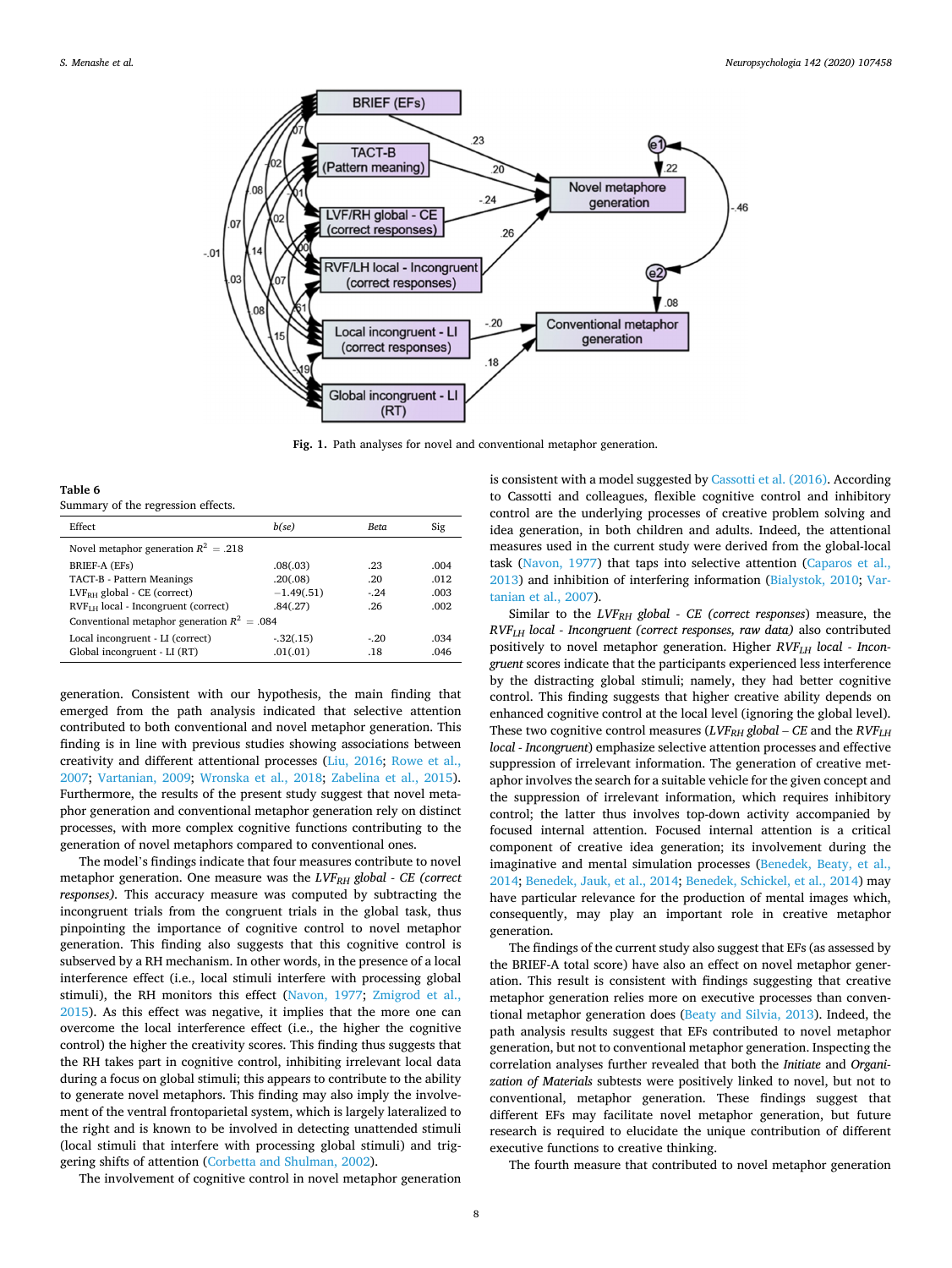was the TACT-B (Pattern Meanings) subtest. The Pattern Meanings subtest taps into divergent thinking ability, often regarded as the ability to generate multiple original responses. The contribution of divergent thinking to verbal creativity is also supported by a recent study ([Kasirer](#page-10-0)  [and Mashal, 2018](#page-10-0)) that showed novel metaphor generation performance on the Metaphor Generation Test correlates with performance on the TACT-A (Alternate Uses) subtest. It is possible that generating novel metaphors motivated the participants to break from conventional patterns of thinking (e.g., "Feeling successful is like … the sky opening up"). Both tasks (the Pattern Meanings subtest and the Metaphor Generation Test) encourage creating relevant associations, original ideas, and various options for a given prompt. However, for the Pattern Meanings subtest (TACT–B) the participant is expected to produce as many representations as possible for a given drawing, while for the Metaphor Generation Test the participant is expected to produce one creative expression related to a given emotional construct. The metaphor generation process likely involves "uploading" many novel ideas in order to select the most original idea and suppression of conventional (or literal) ones. Thus, consistent with our expectation, divergent thinking ability has an effect on novel metaphor generation.

One could argue that the link between novel metaphor generation and divergent thinking fluency could be simply due to the role of intelligence in metaphor generation. Only a few studies tested the association between creative metaphor generation and intelligence (e.g., [Silvia and Beaty, 2012\)](#page-10-0). In [Silvia and Beaty](#page-10-0)'s (2012) study, the contribution of fluid intelligence (assessed via non-verbal tests) to the generation of creative metaphors was examined. The results showed that people high in fluid intelligence produced metaphors that were more qualitatively creative. The explanation provided for this finding was that generating creative metaphors involves selecting "an abstract property to attribute, searching knowledge for a vehicle that has the abstract property, and evaluating and revising the resulting metaphor." Since these stages all entail executive processing, the involvement of fluid intelligence is expected. As the current study suggests that attentional factors play an important role in both conventional and novel metaphor generation, future studies should control attentional parameters while testing the associations between fluid intelligence and creative metaphor generation.

Different measures contributed to conventional metaphor generation. The current study's results showed that two attentional measures contributed to conventional metaphor generation: *Local incongruent - LI (correct responses)* and the *Global incongruent - LI (RTs)*. Incongruent trials create an interference effect, suggesting that their processing involves inhibitory control [\(Beaucousin et al., 2013\)](#page-9-0). Inspecting the LIs ([Table 3](#page-5-0)) revealed that none of the measures showed lateralization effects, indicating that incongruent stimuli were processed bilaterally. It is also noteworthy that both global and local selective attention measures were associated with the generation of conventional metaphors; the context of incongruent trials suggests that conventional metaphor generation may require suppression processes residing in the two cerebral hemispheres. It should be noted that, contrary to our hypothesis, vocabulary levels did not contribute to conventional metaphor generation. However, it is possible that because the current study administered a large battery of cognitive tasks (unlike previous studies) including selective attention tasks, the contribution of vocabulary was masked by the remarkable contribution of the selective attention measures.

The overall results of the current study indicate that selective attention contributes to the generation of both conventional metaphor and novel metaphors. However, the current study's findings indicate that the ability to generate novel metaphors is a more complex process, compared to conventional metaphor generation, in terms of the contributing cognitive abilities. Novel metaphor generation is linked to selective attention both at the global and the local level. In addition, EFs and divergent thinking are also linked to creative thinking (novel metaphor generation) whereas these two abilities did not exceed attentional processes in their contribution to conventional metaphor generation.

Since attentional functions were investigated using Navon's hierarchical stimuli task (1977) and processing incongruent stimuli requires inhibition of interfering information ([Bialystok, 2010](#page-9-0); [Vartanian et al., 2007](#page-10-0)), it could be expected that novel metaphor generation would demand higher attentional control and more efficient suppression of competing stimuli.

The role of the LH and RH in processing metaphoric language is controversial, as studies have produced inconsistent findings [\(Mashal](#page-10-0)  [et al., 2009\)](#page-10-0). Several studies found enhanced involvement of the RH in metaphor processing [\(Anaki et al., 1998](#page-9-0); [Bottini et al., 1994;](#page-9-0) [Faust and](#page-10-0)  [Mashal, 2007](#page-10-0); [Razumnikova and Volf, 2015](#page-10-0)) while others found higher involvement of the LH ([Briner et al., 2018\)](#page-9-0), or both hemispheres playing an important role [\(Coulson and Van Petten, 2007;](#page-9-0) [Kacinik and Chiarello,](#page-10-0)  [2007\)](#page-10-0). [Banich \(1998\)](#page-9-0) theorized that an easy task can be processed independently by the hemispheres, but a complex task increases hemispheric interaction. The fact that both conventional and novel metaphor generation were associated with attentional processes *in both hemispheres* may suggest that metaphor generation is a demanding (complex) task. Nevertheless, while the results of the current study suggest that attentional processes were represented bilaterally in both global and local selective attention processes, novel metaphor generation was associated with more lateralized selective attention functioning at both the global and the local level. Deeper additional investigation is necessary for a better understanding of the contribution of hemispheric specialization of attention to conventional and novel metaphor generation.

#### *4.1. Limitations and future studies*

Some limitations of the present study should be mentioned. First, our EF measure (BRIEF-A – Total score) was comprised of several executive functions (inhibition, organization, set shifting, etc.) in the path analysis. Future studies, using a larger sample of participants, should use a more fine-grained model to disentangle the contribution of each EF to creative metaphor generation. In addition, the assessment of EF in the current study was based on this self-report questionnaire (BRIEF-A), which explores different aspects of everyday problem solving skills. While this may have high ecological validity, it may also result in low experimental control and process specificity, and thus have a low internal validity. Given that executive functions are a multifaceted construct, in future research it would be worthwhile to consider assessing EFs such as inhibition and working memory, through neuropsychological ("performance-based tasks") tests as well as self-report questionnaires. Such an examination would allow for an in-depth investigation of the relationship between EFs, attentional processes, and creativity. In addition, considering the important contribution of selective attention to metaphor generation, a baseline attentional task to confirm the absence/presence of attention deficit-hyperactivity disorder, would enhance future research. Another limitation is the use of accuracy and RTs as dependent variables. Most of the attentional measures that contributed to metaphor generation were accuracy-based; future studies may choose to employ an ERP methodology to obtain additional knowledge regarding the time course of these processes. Moreover, while the current study focused on selective attention, other kinds of attention should be investigated in order to gain a broader understanding of the association between various attentional systems and metaphor generation. Finally, future studies may choose to include both adults and children in order to examine developmental aspects of these abilities and their underlying processes.

# *4.2. Conclusions*

In conclusion, it seems that performance on a perceptual task using the hierarchical Navon figures may predict one's ability to generate creative metaphoric language. More specifically, the present study suggests that selective attention and, in particular, cognitive control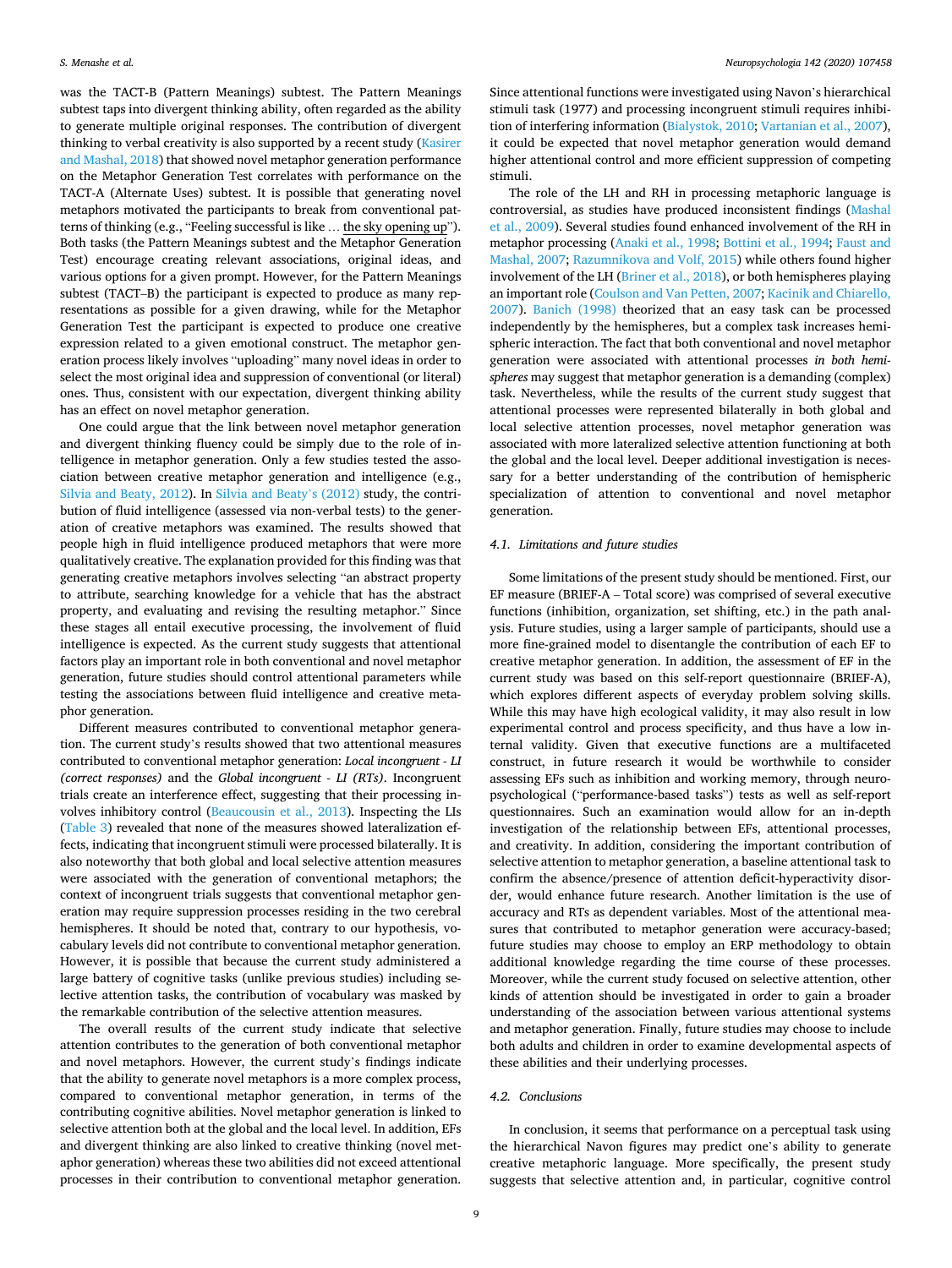<span id="page-9-0"></span>may have an effect on the generation of both novel and conventional metaphors. However, the two metaphor generation processes are different in terms of cognitive demands: the current study indicates that novel metaphor generation is a more complex process utilizing a larger array of cognitive functions compared to conventional metaphor generation. In addition, the attentional processes related to conventional metaphor generation are bilaterally represented in both global and local selective attention mechanisms, while these processes are more lateralized when it comes to novel metaphor generation.

## **Funding**

This research did not receive any specific grant from funding agencies in the public, commercial, or not-for-profit sectors.

# **Appendix**

Correlations between the BRIEF-A and Other Selective Attention Measures.

|                                                                            |                               |                          |                 | $\sim$                  | $\mathbf{r}$   |                   |                    | $\blacksquare$ |                       | $\mathbf{r}$         | $\mathbf{E}$           | $\mathbf{r}$ |            | $^{14}$    | $\mathbf{a}$ | $\mathbf{a}$   |                 |              |                | $\mathbb{R}^n$ |                |                          |               |                      |                |                   |                  |          | 18                    |              | $\mathbf{a}$ | 22                 | $\overline{a}$ | $\mathcal{D}_{\mathcal{A}}$ | 18             | <b>SEC</b>     | $\mathcal{M}$  | 28         | 1.81             | $\bullet$      | $\mathcal{A}$ | $\epsilon$ |
|----------------------------------------------------------------------------|-------------------------------|--------------------------|-----------------|-------------------------|----------------|-------------------|--------------------|----------------|-----------------------|----------------------|------------------------|--------------|------------|------------|--------------|----------------|-----------------|--------------|----------------|----------------|----------------|--------------------------|---------------|----------------------|----------------|-------------------|------------------|----------|-----------------------|--------------|--------------|--------------------|----------------|-----------------------------|----------------|----------------|----------------|------------|------------------|----------------|---------------|------------|
| Little follows:                                                            |                               |                          |                 |                         |                | $\rightarrow$     |                    |                |                       |                      |                        |              | 12         |            |              |                |                 | $\mathbf{m}$ |                |                | $\overline{a}$ |                          |               | $\overline{14}$      |                |                   | - 4              |          |                       | -8           |              |                    |                |                             |                |                |                |            |                  |                |               |            |
|                                                                            | W.                            |                          |                 |                         |                |                   |                    |                |                       |                      |                        |              |            |            |              |                |                 |              |                |                |                |                          |               |                      |                |                   |                  |          |                       |              |              |                    |                |                             |                |                |                |            |                  |                |               |            |
| <b>League Fair</b>                                                         | $\mathcal{L}$                 | ×.                       | $-1.3x$         |                         |                |                   |                    |                |                       |                      |                        |              |            |            |              |                |                 |              |                |                |                |                          |               |                      |                |                   |                  |          |                       |              |              |                    |                |                             |                |                |                |            |                  |                |               |            |
| 1 4000 00 0 0 0 0 0 0 0 0                                                  | $\mathbf{r}$                  | $\mathbf{e}^{\prime}$    | <b>ACC</b>      | $\omega$                |                |                   |                    |                |                       |                      |                        |              |            |            |              |                |                 |              |                |                |                |                          |               |                      |                |                   |                  |          |                       |              |              |                    |                |                             |                |                |                |            |                  |                |               |            |
| 1,580, 14, 549.6                                                           |                               |                          |                 |                         |                |                   |                    |                |                       |                      |                        |              |            |            |              |                |                 |              |                |                |                |                          |               |                      |                |                   |                  |          |                       |              |              |                    |                |                             |                |                |                |            |                  |                |               |            |
| 4-2862 - EPum                                                              | $\mathbb{R}^n$                | ×                        |                 | 257                     | $\overline{M}$ | $\mathbb{R}^n$    |                    |                |                       |                      |                        |              |            |            |              |                |                 |              |                |                |                |                          |               |                      |                |                   |                  |          |                       |              |              |                    |                |                             |                |                |                |            |                  |                |               |            |
| COMPLEMENTATION                                                            | $\epsilon$                    |                          |                 |                         |                |                   | 196                |                |                       |                      |                        |              |            |            |              |                |                 |              |                |                |                |                          |               |                      |                |                   |                  |          |                       |              |              |                    |                |                             |                |                |                |            |                  |                |               |            |
| CONTRADICTOR                                                               | ×.                            |                          |                 |                         |                |                   |                    |                |                       |                      |                        |              |            |            |              |                |                 |              |                |                |                |                          |               |                      |                |                   |                  |          |                       |              |              |                    |                |                             |                |                |                |            |                  |                |               |            |
| Vester Franken                                                             | $\cdot$                       |                          |                 | $\mathbf{r}$            |                | $\mathbf{v}$      |                    |                | 88.8                  |                      |                        |              |            |            |              |                |                 |              |                |                |                |                          |               |                      |                |                   |                  |          |                       |              |              |                    |                |                             |                |                |                |            |                  |                |               |            |
| <b>STAR of you as a subjet com-</b>                                        | w                             |                          |                 | $\overline{a}$          |                |                   |                    |                | $\overline{a}$        | <b>Lot</b>           |                        |              |            |            |              |                |                 |              |                |                |                |                          |               |                      |                |                   |                  |          |                       |              |              |                    |                |                             |                |                |                |            |                  |                |               |            |
|                                                                            | 4.3                           | $\lambda$                |                 |                         |                |                   | A6                 | $\Delta M$     | 43                    | AC <sup>4</sup>      | $\mu$                  |              |            |            |              |                |                 |              |                |                |                |                          |               |                      |                |                   |                  |          |                       |              |              |                    |                |                             |                |                |                |            |                  |                |               |            |
| I allowed a fift a not down angle 10<br><b>ANDVIOLA 1 NUMBER OF STREET</b> | 4.2                           | $\rightarrow \infty$     | $\rightarrow$   |                         |                |                   | AF)                | <b>MAR</b>     | $6 - 1$               | AC.                  | $\mathcal{D}^{\prime}$ | AN           |            |            |              |                |                 |              |                |                |                |                          |               |                      |                |                   |                  |          |                       |              |              |                    |                |                             |                |                |                |            |                  |                |               |            |
|                                                                            | $\mathbf{z} \in \mathbb{R}$ . | $\sim$                   |                 |                         |                |                   |                    |                | . .                   | 1880                 |                        |              | $\cdots$   |            |              |                |                 |              |                |                |                |                          |               |                      |                |                   |                  |          |                       |              |              |                    |                |                             |                |                |                |            |                  |                |               |            |
| UNITED STATES for the states?                                              |                               | $\ddot{\phantom{0}}$     | $\cdots$        | $\cdots$                | 18.9           |                   |                    |                | <b>13</b>             | <b>115</b>           |                        |              |            | <b>Tal</b> |              |                |                 |              |                |                |                |                          |               |                      |                |                   |                  |          |                       |              |              |                    |                |                             |                |                |                |            |                  |                |               |            |
| HDI-Link-league herrogen'                                                  | <b>A</b>                      | $\sim$                   | AB              |                         |                |                   | <b>ALC</b>         |                | a m                   |                      | <b>Selling</b>         | $^{\circ}$   |            |            | <b>ALC</b>   |                |                 |              |                |                |                |                          |               |                      |                |                   |                  |          |                       |              |              |                    |                |                             |                |                |                |            |                  |                |               |            |
| натуретурны-буджи дугатору со-                                             |                               | $-30%$                   |                 |                         |                |                   |                    |                |                       | ×.                   |                        | AB.          | 34         |            |              | 80             |                 |              |                |                |                |                          |               |                      |                |                   |                  |          |                       |              |              |                    |                |                             |                |                |                |            |                  |                |               |            |
| NAVER (Abd danger tunnings and                                             | 48                            |                          | 401             | $\overline{a}$          |                |                   |                    |                |                       |                      |                        | M            |            |            |              |                |                 |              |                |                |                |                          |               |                      |                |                   |                  |          |                       |              |              |                    |                |                             |                |                |                |            |                  |                |               |            |
| 1944 1444 Faxed man man 12                                                 | 4.3.                          |                          | $\Delta V$      |                         |                |                   |                    |                |                       | 48                   |                        |              |            |            |              |                | g)              |              |                |                |                |                          |               |                      |                |                   |                  |          |                       |              |              |                    |                |                             |                |                |                |            |                  |                |               |            |
| This is still in more form report?                                         | $\sim$                        | $\overline{\phantom{a}}$ | ALC:            |                         |                |                   |                    |                | $\sim$                | - 11                 |                        |              | m.         |            | 68           | 6.11           |                 | 10.5         |                |                |                |                          |               |                      |                |                   |                  |          |                       |              |              |                    |                |                             |                |                |                |            |                  |                |               |            |
| <b>SERVANT IN THE AUGUST TWO FIRMS</b>                                     | $\cdot$ $\cdot$               | 144                      |                 |                         |                |                   | $\sim$             |                | . .                   | <b>Built</b>         |                        |              |            |            | nE           | 8.18           |                 |              |                |                |                |                          |               |                      |                |                   |                  |          |                       |              |              |                    |                |                             |                |                |                |            |                  |                |               |            |
| 2010 NEW DESCRIPTION PROGRAM                                               | 4.8.                          | $\overline{\phantom{a}}$ | .58             | $\sim$ $\sim$           |                |                   | nd i               |                |                       | - 1                  |                        |              |            |            | $-11$        | $\blacksquare$ | $\cdot$ $-$     | 11.5         | $\overline{a}$ |                |                |                          |               |                      |                |                   |                  |          |                       |              |              |                    |                |                             |                |                |                |            |                  |                |               |            |
| J S-1-11 pub-Organization and                                              | $\mathbf{G}^{\mathbf{G}}$     | A                        | -87             | 6.23                    |                |                   |                    |                |                       | w                    |                        |              |            |            | <b>Sid</b>   | 42             | CSR             | ast.         | w              | m.             | $\mathcal{M}$  |                          |               |                      |                |                   |                  |          |                       |              |              |                    |                |                             |                |                |                |            |                  |                |               |            |
| DAVET Johnson code and                                                     | 4.5                           | $-3.02$                  | $-0.15$         | $\mathcal{L}$           |                |                   | a C                |                | ٠                     |                      |                        |              |            |            | ú.           | KJ3            | 145             | m            | ٠              |                |                |                          |               |                      |                |                   |                  |          |                       |              |              |                    |                |                             |                |                |                |            |                  |                |               |            |
| SANY (4) Add The performer field                                           | 4.3                           | $-25$                    | -93             |                         |                |                   |                    |                |                       | $\ddot{\phantom{a}}$ |                        |              |            |            |              |                |                 |              |                | s.             | 34             |                          | $\mathcal{L}$ |                      |                |                   |                  |          |                       |              |              |                    |                |                             |                |                |                |            |                  |                |               |            |
| <b>LEST-REAL TRADE ENGINEERS</b>                                           | 1.7.                          | 114                      | $\rightarrow$   | $^{+1}$                 |                |                   | os e               | m              |                       | 5.14                 |                        |              | 14         |            |              |                |                 |              |                | <b>AX</b>      | $\sim 10$      | V.                       | $38^{\circ}$  | 200                  |                |                   |                  |          |                       |              |              |                    |                |                             |                |                |                |            |                  |                |               |            |
| Think I right in a painting in an a                                        | $\overline{H}$                | <b>COL</b>               | 6.10            | 883                     |                |                   | 48                 |                |                       |                      |                        |              |            |            |              |                |                 |              |                |                | - 6            | ×¥                       |               |                      |                |                   |                  |          |                       |              |              |                    |                |                             |                |                |                |            |                  |                |               |            |
| 2400 Edit Administration between their                                     |                               |                          | 11.7            | $\rightarrow$           | -              |                   | m#1                |                | $\sim$ 10             | $-11$                |                        |              |            |            |              |                | a ma            |              |                | 189            | res in         | # 974                    | <b>LEM</b>    | <b>Indian</b>        | 58             | 1111              |                  |          |                       |              |              |                    |                |                             |                |                |                |            |                  |                |               |            |
| 2" List angrups-Margaranoveness                                            | $m$ <sup>*</sup>              | 15                       | <b>TTS</b>      | n <sub>1</sub>          |                |                   |                    |                | $\mathbf{H}$          | m                    |                        |              |            |            | 6.86         | <b>A.R.</b>    |                 |              |                |                | AF*            | $\cdots$                 | 14.           | 18                   | Kiel           | ssn.              | has.             | $\cdot$  |                       |              |              |                    |                |                             |                |                |                |            |                  |                |               |            |
| Machington-"Aria exists                                                    | 66                            | $-3.07$                  |                 | $\mathbf{H}$            |                |                   |                    |                |                       | m.                   |                        |              |            |            |              | u              |                 |              |                | (10)           | M.             |                          | <b>ACM</b>    | <b>MC</b>            | Ch.            |                   | $-1.38$          | axe.     |                       |              |              |                    |                |                             |                |                |                |            |                  |                |               |            |
| Stillard a suit Hyron reports,                                             | $\sim$                        | 49                       | <b>CM</b>       | $\overline{\mathbf{z}}$ |                |                   |                    |                |                       |                      |                        |              |            |            | 442          |                | <b>CEM</b>      |              |                | $\alpha$       | <b>M</b>       |                          | 6CM           | M                    | cin            | ALL C             | $-22$            | $-3.385$ | 60%                   |              |              |                    |                |                             |                |                |                |            |                  |                |               |            |
| Millen of a service of \$30 million a ser-                                 | 444                           | 2.8                      | <b>A</b>        | AH <sup>*</sup>         |                |                   |                    |                |                       |                      |                        | u            |            | 4.16       | $\mathbf{r}$ |                |                 | 544          |                | <b>CO</b>      |                |                          | 663           | <b>ME</b>            |                |                   | 3,800            | 191      | <b>ACC</b>            |              |              |                    |                |                             |                |                |                |            |                  |                |               |            |
| 3 Am Agris His Asset                                                       | 111                           | $\bullet$                | $\cdots$        |                         |                |                   |                    |                |                       |                      |                        |              |            | in in      | <b>A</b> 14  |                |                 | a ka         |                |                | $-29$          |                          | <b>CO</b>     | <b>Alle</b>          | $\overline{1}$ | 11.7              |                  | 8148     | 113                   | 188          | w            |                    |                |                             |                |                |                |            |                  |                |               |            |
| The changes in a material                                                  | $\rightarrow$                 | $\cdots$                 | 18.             | 44.7                    |                |                   |                    |                |                       |                      |                        |              | <b>ART</b> | $-8.4$     |              | 881            | . .             |              |                | $\cdots$       | 49.45          | 181                      |               | 1.441                |                | $117 -$           | 148              | 101      | 1.114                 | 14.4         |              | $-4V$              |                |                             |                |                |                |            |                  |                |               |            |
| 23 Edit courses - Mitselandes                                              | 4.88                          |                          | $-8.98$         | $-11$                   |                |                   | a.                 |                | 4.50                  | $\rightarrow$        | $\sim$                 | ٠.           | <b>ALC</b> | $-15$      | 4.76         | 4.54           | 4.913           | <b>STAR</b>  |                | $4 - 8$        | $-0.7$         | $\overline{\phantom{a}}$ | 4.59          | <b>A</b>             |                |                   | 3,06             |          | 6.79                  | 5.83         | 15.5         | 16.97              | $-1834$        | ×                           |                |                |                |            |                  |                |               |            |
| <b>SERVICES Bretty St.</b>                                                 | $\sim$                        | $\partial x$             | $5 -$           | ma.                     | 2.8            | ×.                |                    |                | <b>Co</b>             | $-45$                |                        |              | <b>SO</b>  | $-0.11$    | 45           | 458            | 5.00            | AC.          | <b>CKD</b>     | 498            |                | tto                      | <b>MK</b>     | 3.40                 | Ch3            | SEX.              | $\sim$           |          | $-$                   |              | $\cdots$     | <b>SO</b>          | $-100$         | $-223$                      |                |                |                |            |                  |                |               |            |
| NAVART will fill your important                                            | $46 -$                        | $-1V$                    |                 | M.                      |                |                   |                    |                |                       |                      |                        |              |            |            | $-462$       | $^{\prime}$    | 430             |              |                |                | A8             |                          | 127           | ida.                 |                |                   | ×.               |          | <b>MA</b>             |              | c in         | AZM.               |                | $5 - 3$                     | $\overline{a}$ |                |                |            |                  |                |               |            |
| 1000011.A 0033 80.000.00                                                   | $\alpha$                      | 48                       | $\rightarrow$ K |                         | 3X             |                   |                    |                |                       |                      |                        |              |            |            |              |                |                 |              |                | cc             | M1             |                          | A/X           | <b>VALUE</b>         |                |                   |                  |          |                       |              |              | 64.8               | $-3.1^{\circ}$ | 133                         |                |                |                |            |                  |                |               |            |
| SHEEK ROOM & Like Supported to the                                         | $-26$                         | <b>AW</b>                | $\cdots$        | 25                      | <b>ALC</b>     |                   |                    |                |                       |                      |                        |              |            |            | <b>Side</b>  | 8.18           |                 | $-14$        |                | 8.54           |                | 5.8%                     | $811 - 46$    | EW-                  | 188            |                   | <b>BLV</b>       |          |                       | -2           | <b>H</b>     |                    |                | <b>LEA</b>                  |                |                | 13.8           |            |                  |                |               |            |
| reason upon on the company                                                 | 181                           | 2.9                      |                 | 2.16                    |                |                   | 46                 |                |                       |                      |                        |              |            |            | 241          | 88.            | 1.7.4           |              | ٠.             |                | <b>But</b>     | 101                      | \$1,185       | <b>BR 1</b>          |                | 143               | 8988             |          | $^{\circ}$            |              | 13.6         |                    | $+4$           | 2.6.6                       | 887            | 15.5%          | # 2PK          | $-0.3$     |                  |                |               |            |
| 2010/02/2010 20:00:00                                                      | 4.7.                          | .114                     | -83             |                         |                |                   |                    |                |                       | $-14$                | m                      |              |            |            | $\mathbf{r}$ |                | $x$ as          | m            |                | 118            | $\mathbf{r}$   | v.                       | 4.06          | 1880                 | 184            |                   | 114              | 188.5    | $\mathbf{r}$          | 1.864        |              | <b>ALC</b>         |                | a sa                        | 150            | 186            | 12-1           | 880        | item.            |                |               |            |
| <6741 as-01 volving                                                        |                               | 2.75                     | <b>CSI</b>      | $^{12}$                 |                |                   |                    |                |                       | <b>Section</b>       |                        | ×.           |            |            | of the       | $+55$          |                 |              | 0.81           | 1,628          | <b>Lift</b>    |                          | .est          |                      |                |                   |                  | 130      |                       |              | <b>COL</b>   |                    | $-0.7$         | $\mathbf{v}$                |                |                |                |            |                  |                |               |            |
| - ISBN 944-47 pack-day                                                     | 45.5<br>4.6                   | $-10$                    | car.            | $-65$                   | 3.8<br>326     | nest<br>$X^{\mu}$ | max<br>$_{\alpha}$ | 13.40<br>AX    | <b>A</b><br><b>RE</b> | av2                  | <b>SP</b>              | 3.80         | $\epsilon$ | AC         | $-45$        | $-1$           | $-2767$<br>6.12 | sea?<br>evx- | $-0.36x$       | $400 -$        | <b>MC</b>      | 170<br>$-3.304$          |               | $\sim$<br><b>ARC</b> | car            | 456<br><b>AMT</b> | need.<br>Labor 1 | 49.09    | $+5.28$<br><b>SET</b> | 3.41<br>3.95 | CON          | $m\bar{u}$<br>9821 | -mail          | <b>ACC</b>                  | $+517$<br>4.58 | sant?<br>3,952 | China.<br>6.22 | w.N<br>240 | 766<br>- Sec. in | 49.9<br>$-453$ | $-100$        |            |
| 1000011-001012010101                                                       |                               |                          |                 |                         |                |                   |                    |                |                       |                      |                        |              |            |            |              |                |                 |              |                |                |                |                          | $\times 12$   |                      | $-10o$         |                   |                  |          |                       |              |              |                    |                |                             |                |                |                |            |                  |                |               |            |
| A. M. Box 84-55-78-98                                                      |                               |                          |                 |                         |                |                   |                    |                |                       |                      |                        |              |            |            |              |                |                 |              |                |                |                |                          |               |                      |                |                   |                  |          |                       |              |              |                    |                |                             |                |                |                |            |                  |                |               |            |

#### **References**

[Anaki, D., Faust, M., Kravetz, S., 1998. Cerebral hemispheric asymmetries in processing](http://refhub.elsevier.com/S0028-3932(20)30129-9/sref1)  [lexical metaphors. Neuropsychologia 36, 691](http://refhub.elsevier.com/S0028-3932(20)30129-9/sref1)–700.

[Baddeley, A.D., 1986. Working Memory. Oxford University Press, Oxford, UK.](http://refhub.elsevier.com/S0028-3932(20)30129-9/sref2)

- Bambini, V., Gentili, C., Ricciardi, E., Bertinetto, P.M., Pietrini, P., 2011. Decomposing metaphor processing at the cognitive and neural level through functional magnetic resonance imaging. Brain Res. Bull. 86, 203–216. [https://doi.org/10.1016/j.](https://doi.org/10.1016/j.brainresbull.2011.07.015)  [brainresbull.2011.07.015](https://doi.org/10.1016/j.brainresbull.2011.07.015).
- [Banich, M.T., 1998. Integration of information between the cerebral hemispheres. Curr.](http://refhub.elsevier.com/S0028-3932(20)30129-9/sref4)  [Dir. Psychol. Sci. 7 \(1\), 32](http://refhub.elsevier.com/S0028-3932(20)30129-9/sref4)–37.
- [Banich, M.T., Brown, W.S., 2000. A life-span perspective on interaction between the](http://refhub.elsevier.com/S0028-3932(20)30129-9/sref5)  [cerebral hemispheres. Dev. Neuropsychol. 18, 1](http://refhub.elsevier.com/S0028-3932(20)30129-9/sref5)–10.
- [Barkley, R.A., 1999. Response inhibition in attention-deficit hyperactivity disorder.](http://refhub.elsevier.com/S0028-3932(20)30129-9/sref6)  [Developmental Disabilities Research Reviews 5 \(3\), 177](http://refhub.elsevier.com/S0028-3932(20)30129-9/sref6)–184.
- [Beaty, R.E., Silvia, P.J., 2012. Why do ideas get more creative across time? An executive](http://refhub.elsevier.com/S0028-3932(20)30129-9/sref7)  [interpretation of the serial order effect in divergent thinking tasks. Psychology of](http://refhub.elsevier.com/S0028-3932(20)30129-9/sref7)  [Aesthetics, Creativity, and the Arts 6, 309](http://refhub.elsevier.com/S0028-3932(20)30129-9/sref7)–319.
- [Beaty, R.E., Silvia, P.J., 2013. Metaphorically speaking: cognitive abilities and the](http://refhub.elsevier.com/S0028-3932(20)30129-9/sref8) [production of figurative language. Mem. Cognit. 41 \(2\), 255](http://refhub.elsevier.com/S0028-3932(20)30129-9/sref8)–267.
- Beaucousin, V., Simon, G., Cassotti, M., Pineau, A., Houdé, O., Poirel, N., 2013. Global interference during early visual processing: ERP evidence from a rapid global/local selective task. Front. Psychol. 4, 539. [https://doi.org/10.3389/fpsyg.2013.00539.](https://doi.org/10.3389/fpsyg.2013.00539)
- [Benedek, M., Fink, A., 2019. Toward a neurocognitive framework of creative cognition:](http://refhub.elsevier.com/S0028-3932(20)30129-9/sref10)  [the role of memory, attention, and cognitive control. Current Opinion in Behavioral](http://refhub.elsevier.com/S0028-3932(20)30129-9/sref10)  [Sciences 27, 116](http://refhub.elsevier.com/S0028-3932(20)30129-9/sref10)–122.
- [Benedek, M., Beaty, R., Jauk, E., Koschutnig, K., Fink, A., Silvia, P.J., Dunst, B.,](http://refhub.elsevier.com/S0028-3932(20)30129-9/sref11)  [Neubauer, A.C., 2014a. Creating metaphors: the neural basis of figurative language](http://refhub.elsevier.com/S0028-3932(20)30129-9/sref11)  [production. Neuroimage 90 \(100\), 99](http://refhub.elsevier.com/S0028-3932(20)30129-9/sref11)–106.
- [Benedek, M., Jauk, E., Sommer, M., Arendasy, M., Neubauer, A.C., 2014b. Intelligence,](http://refhub.elsevier.com/S0028-3932(20)30129-9/sref12)  [creativity, and cognitive control: the common and differential involvement of](http://refhub.elsevier.com/S0028-3932(20)30129-9/sref12) [executive functions in intelligence and creativity. Intelligence 46, 73](http://refhub.elsevier.com/S0028-3932(20)30129-9/sref12)–83.
- [Benedek, M., Schickel, R.J., Jauk, E., Fink, A., Neubauer, A.C., 2014c. Alpha power](http://refhub.elsevier.com/S0028-3932(20)30129-9/sref13) [increases in right parietal cortex reflects focused internal attention.](http://refhub.elsevier.com/S0028-3932(20)30129-9/sref13)  [Neuropsychologia 56, 393](http://refhub.elsevier.com/S0028-3932(20)30129-9/sref13)–400.
- [Bentler, P.M., Mooijaart, A.B., 1989. Choice of structural model via parsimony: a](http://refhub.elsevier.com/S0028-3932(20)30129-9/sref14) [rationale based on precision. Psychol. Bull. 106 \(2\), 315](http://refhub.elsevier.com/S0028-3932(20)30129-9/sref14)–317. .
- [Bialystok, A., 2010. Global-local and trail-making tasks by monolingual and bilingual](http://refhub.elsevier.com/S0028-3932(20)30129-9/sref15) [children: beyond inhibition. Dev. Psychol. 46 \(1\), 93](http://refhub.elsevier.com/S0028-3932(20)30129-9/sref15)–105.
- [Bottini, G., Corcoran, R., Sterzi, R., Paulesu, E., Schenone, P., Scarpa, P., Frackowiak, R.](http://refhub.elsevier.com/S0028-3932(20)30129-9/sref16)  [S., Frith, C.D., 1994. The role of the right hemisphere in the interpretation of](http://refhub.elsevier.com/S0028-3932(20)30129-9/sref16)  [figurative aspects of language: a positron emission tomography activation study.](http://refhub.elsevier.com/S0028-3932(20)30129-9/sref16) [Brain 117, 1241](http://refhub.elsevier.com/S0028-3932(20)30129-9/sref16)–1253.

[Bowdle, B.F., Gentner, D., 2005. The career of metaphor. Psychol. Rev. 112 \(1\), 193](http://refhub.elsevier.com/S0028-3932(20)30129-9/sref17)–216. [Briner, S.W., Schutzenhofer, M., Virtue, S.M., 2018. Hemispheric processing in](http://refhub.elsevier.com/S0028-3932(20)30129-9/sref18)

[conventional metaphor comprehension: the role of general knowledge.](http://refhub.elsevier.com/S0028-3932(20)30129-9/sref18) [Neuropsychologia 114, 101](http://refhub.elsevier.com/S0028-3932(20)30129-9/sref18)–109.

- [Caparos, S., Linnell, K.J., Bremner, A.J., de Fockert, J.W., Davidoff, J., 2013. Do local and](http://refhub.elsevier.com/S0028-3932(20)30129-9/sref19)  [global perceptual biases tell us anything about local and global selective attention.](http://refhub.elsevier.com/S0028-3932(20)30129-9/sref19) [Psychol. Sci. 24 \(2\), 206](http://refhub.elsevier.com/S0028-3932(20)30129-9/sref19)–212.
- Cassotti, M., Agogu�e, M., Camarda, A., Houd�[e, O., Borst, G., 2016. Inhibitory control as a](http://refhub.elsevier.com/S0028-3932(20)30129-9/sref20)  [core process of creative problem solving and idea generation from childhood to](http://refhub.elsevier.com/S0028-3932(20)30129-9/sref20) [adulthood. In: Barbot, B. \(Ed.\), Perspectives on Creativity Development, vol. 151.](http://refhub.elsevier.com/S0028-3932(20)30129-9/sref20) [New Directions for Child and Adolescent Development, pp. 61](http://refhub.elsevier.com/S0028-3932(20)30129-9/sref20)–72.
- Chiappe, D.L., Chiappe, P., 2007. The role of working memory in metaphor production and comprehension. J. Mem. Lang. 56, 172–188. [https://doi.org/10.1016/j.](https://doi.org/10.1016/j.jml.2006.11.006)  iml.2006.11.006.
- [Christmann, U., Wimmer, L., Groeben, N., 2011. The aesthetic paradox in processing](http://refhub.elsevier.com/S0028-3932(20)30129-9/sref22) [conventional and non-conventional metaphors: a reaction time study. Scientific](http://refhub.elsevier.com/S0028-3932(20)30129-9/sref22) [Study of Literature 1 \(2\), 199](http://refhub.elsevier.com/S0028-3932(20)30129-9/sref22)–240.
- [Corbetta, M., Shulman, G.L., 2002. Control of goal-directed and stimulus-driven](http://refhub.elsevier.com/S0028-3932(20)30129-9/sref23)  [attention in the brain. Nat. Rev. Neurosci. 3 \(3\), 201](http://refhub.elsevier.com/S0028-3932(20)30129-9/sref23)–215.
- Corbetta, M., Kincade, J., Ollinger, J., MacAvoy, M.P., Shulman, G.L., 2000. Voluntary orienting is dissociated from target detection in human posterior parietal cortex. Nat. Neurosci. 3, 292–297.<https://doi.org/10.1038/73009>.
- [Coulson, S., Van Petten, C., 2007. A special role for the right hemisphere in metaphor](http://refhub.elsevier.com/S0028-3932(20)30129-9/sref25)  [comprehension?: ERP evidence from hemifield presentation. Brain Res. 1146,](http://refhub.elsevier.com/S0028-3932(20)30129-9/sref25)  128–[145](http://refhub.elsevier.com/S0028-3932(20)30129-9/sref25).
- De Souza, L.C., Guimarães, H.C., Teixeira, A.L., Caramelli, P., Levy, R., Dubois, B.,
- [Volle, E., 2014. Frontal lobe neurology and the creative mind. Front. Psychol. 5, 761.](http://refhub.elsevier.com/S0028-3932(20)30129-9/sref26) [Dietrich, A., 2004. The cognitive neuroscience of creativity. Psychon. Bull. Rev. 11,](http://refhub.elsevier.com/S0028-3932(20)30129-9/sref27) [1011](http://refhub.elsevier.com/S0028-3932(20)30129-9/sref27)–1026.
- [Engle, R.W., 2002. Working memory capacity as executive attention. Curr. Dir. Psychol.](http://refhub.elsevier.com/S0028-3932(20)30129-9/sref28)  [Sci. 11 \(1\), 19](http://refhub.elsevier.com/S0028-3932(20)30129-9/sref28)–23.

We would like to thank Shira Chana Bienstock for her thorough editorial review of this manuscript. This research is dedicated to the memory of our friend Dr. Yossi Arzouan.

**Shay Menashe:** Methodology, Writing - original draft. **Rotem**  Leshem: Conceptualization, Methodology, Writing - review & editing. **Vered Heruti:** Data curation. **Anat Kasirer:** Data curation. **Tami Yair:**  Data curation. **Nira Mashal:** Conceptualization, Methodology, Writing -

**CRediT authorship contribution statement** 

review & editing, Supervision.

**Acknowledgements**